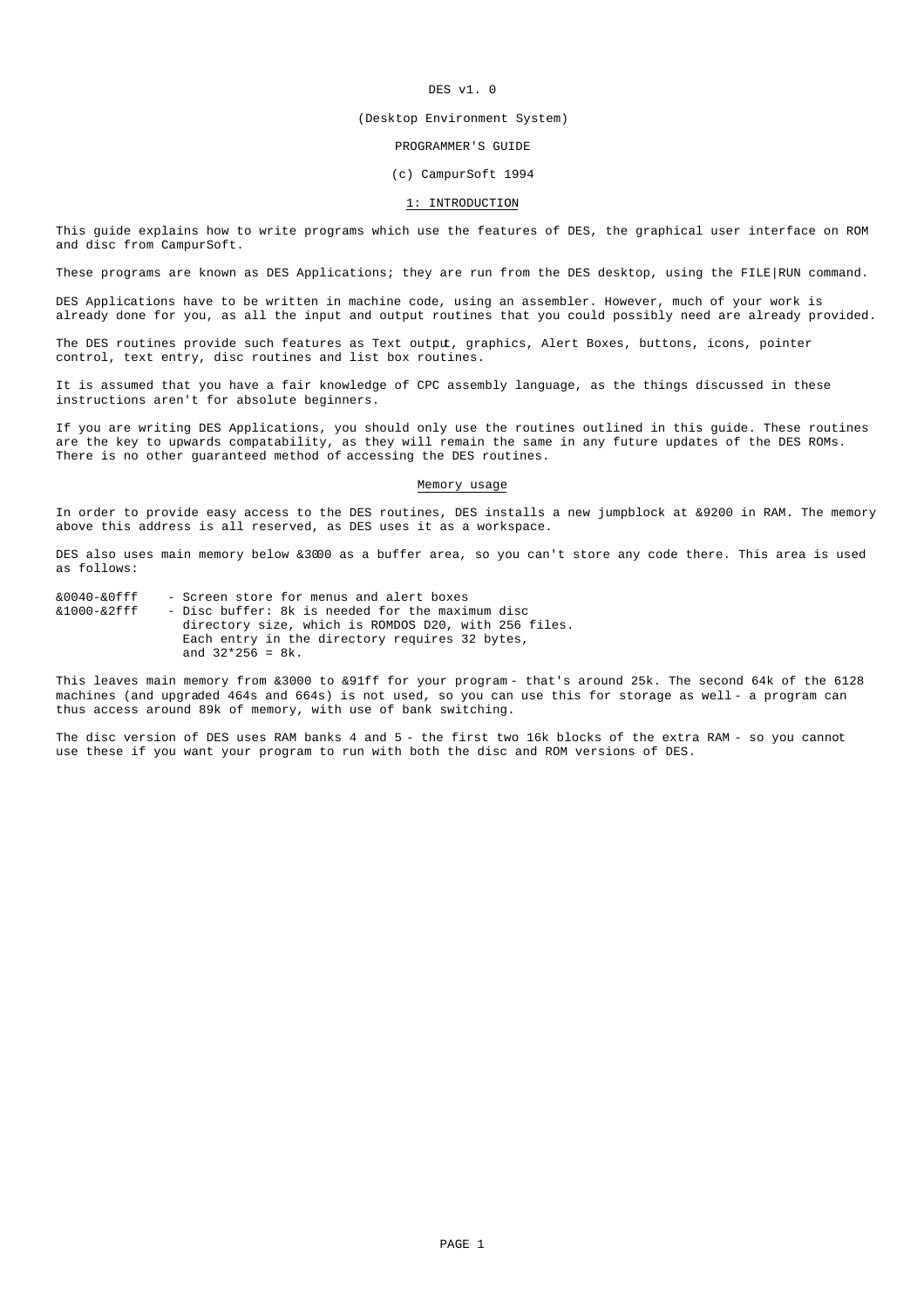If you really need some more RAM, you could use the second extra bank - bank 5 - but your program cannot have an "exit" option, as the DES program manager is stored here. The disc version of DES stores its system routines in bank 4, so you must never use this bank, unless your program is to be ROM-only.

DES provides two routines to deal with bank switching - one to check whether or not the computer has 128k, and another to switch the banks.

#### Click Zones

This is the method which DES uses to detect whereabouts on the screen the pointer was when it was last "clicked". The programmer uses DES routines to define rectangular areas of the screen, each one of which is given a unique number. Up to 30 of these zones can be defined.

Each time you add a click zone, the number will be increased by 1; so, your program sets up three buttons, and no click zones have been set up already, the first button will be zone number 1, the second will be zone 2, and the third will be zone 3.

# 2: CREATING APPLICATIONS

Writing a DES Application is just like writing any other assembly program. However. a few simple guides have to be followed.

(i) Firstly, you'll have to save your object code to a file on disc, as the application has to be run from within DES. An assembler such as Arnor's Maxam makes this very easy, with the WRITE directive.

(ii) At the start of the program, you need to include a header which tells DES that the program is an application. The first bytes of the program have to be set up as follows:

> db "DES APPLICATION:" dw <start address>

Substitute the load address of the code for <start address>. For example, if your code starts at &4000, then the above will become

> WRITE "DEMO" ORG &4000 db "DES APPLICATION:" dw &4000

.... rest of code ....

(iii) When DES runs your application, it provides you with a means of returning directly to the DES desktop. This is actually quite simple - when your program starts, the HL register will contain an address and the C register will contain a rom number. If you store these values, then you can use them as far address to recall DES. One method of doing this, which is recommended, is as follows: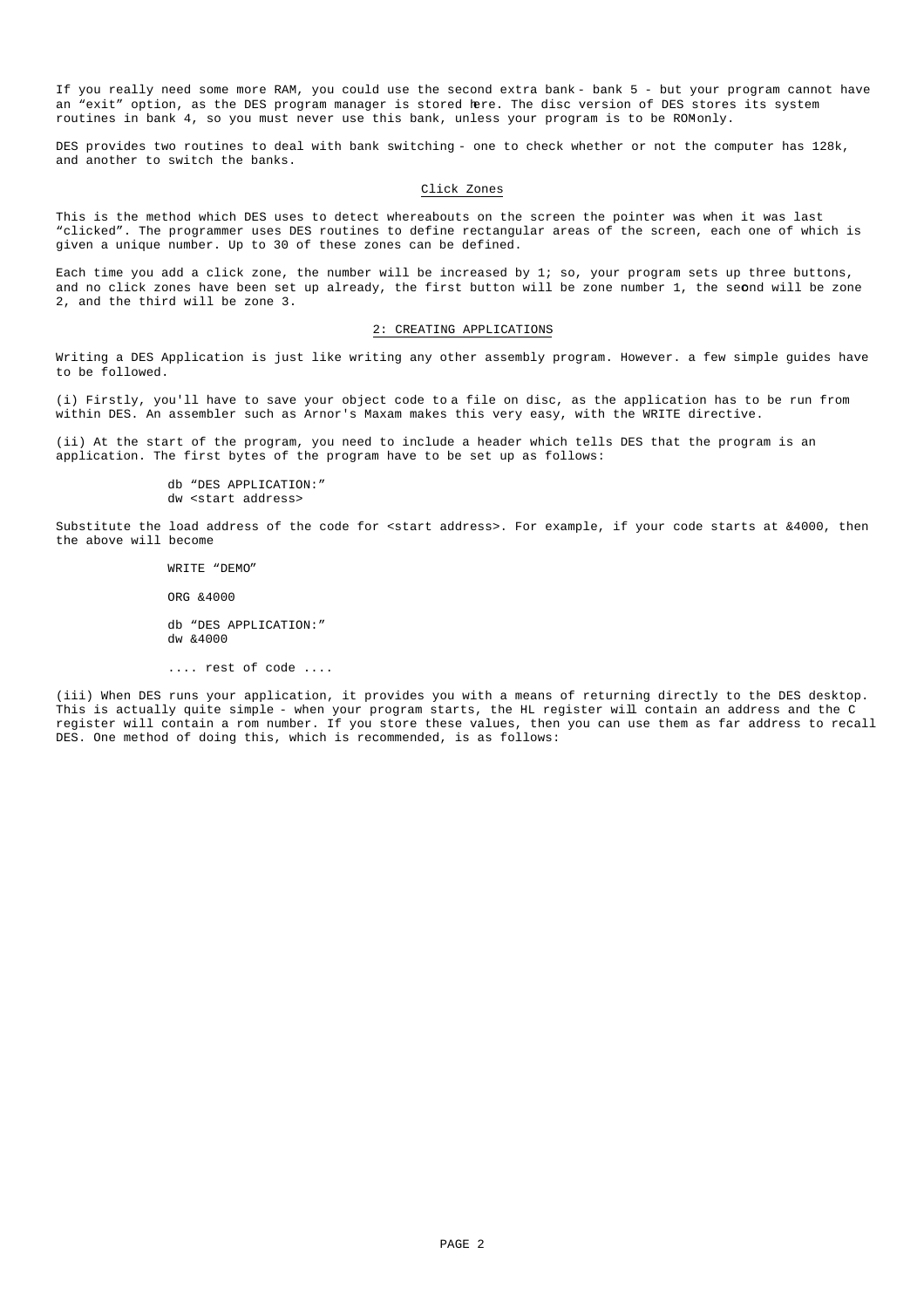WRITE "DEMO" ORG &4000 db "DES APPLICATION:" dw &4000 push bc  $\qquad \qquad ;$  Store rom number push hl ; Store address call main\_program  $\begin{array}{ccc} i & c \text{all main code of application} \\ i & \text{Retrieve address} \end{array}$ pop hl ; Retrieve address<br>pop bc ; Retrieve rom number<br>jp &001b ; Jump to address E pop bc ; Retrieve rom number jp &001b ; Jump to address HL in rom number C .mainprogram .... rest of code....

For the disc version of DES, the rom select number which is passed onto the program will always be &00.

# 3: SUMMARY OF DES JUMPBLOCK ROUTINES

As previously stated, the DES jumpblock lives at &9200 in main memory. Each jumpblock entry has a unique name, which indicates the function of the routine. It is advised that you stick to using the names provided in these instructions, to avoid confusion.

# Output/graphical routines:

| 89200 | PrintChr      | Displays a single character              |
|-------|---------------|------------------------------------------|
| &9203 | PrintString   | Displays a string of characters          |
| &9206 | Space         | Displays a space                         |
| &9209 | BackSpace     | Performs a back-space                    |
| &920c | TinyFont      | Set text to "Tiny" font                  |
| &920f | DwdFont.      | Set text style to double-width           |
| &9212 | DimFont       | Set text style to dimmed                 |
| &9215 | InvFont.      | Set text style to inverse mode           |
| &9218 | PrintA        | Output value in A in decimal             |
| &921b | PrintHL       | Output value in HL in decimal            |
| &921e | PrintHexA     | Output value in A in hex                 |
| &9221 | PrintHexHL    | Output value in HL in hex                |
| 89224 | Locate        | Set DES cursor position                  |
| 89227 | CursorOn      | Displays a cursor at current position    |
| &922a | CursorOff     | Removes cursor from screen               |
| &922d | ClearBox      | Clears an areas of the screen            |
| &9230 | FillBox       | Fills an area of the screen with a value |
| &9233 | InvertBox     | Inverts colours in an area of the screen |
| &9236 | FileGard      | Displays a "file card" window            |
| &9239 | NormBox       | Displays a single-lined box              |
| &923c | MenuBox       | Displays a box with a shadow behind it   |
| &923f | Window        | Displays a window                        |
| 89242 | AlertBox      | Displays a box with a thick border       |
| &9245 | MenuBar       | Displays a menu bar                      |
| &9248 | AlertResponse | Gets user response from an alert box     |
| &924b | Button        | Displays a pushbutton                    |
| &924e | RadioButtons  | Displays a column of radio buttons       |
| &9251 | RadioZones    | Sets up click zones for radio buttons    |
| &9254 | CheckBoxes    | Displays a column of check boxes         |
| 89257 | CheckZones    | Sets up click zones for check boxes      |
| &925a | DrawIcon      | Displays an icon                         |
| &925d | DrawArrow     | Displays an up or down arrow             |
| &9260 | DrawGraphic   | Displays a graphic block                 |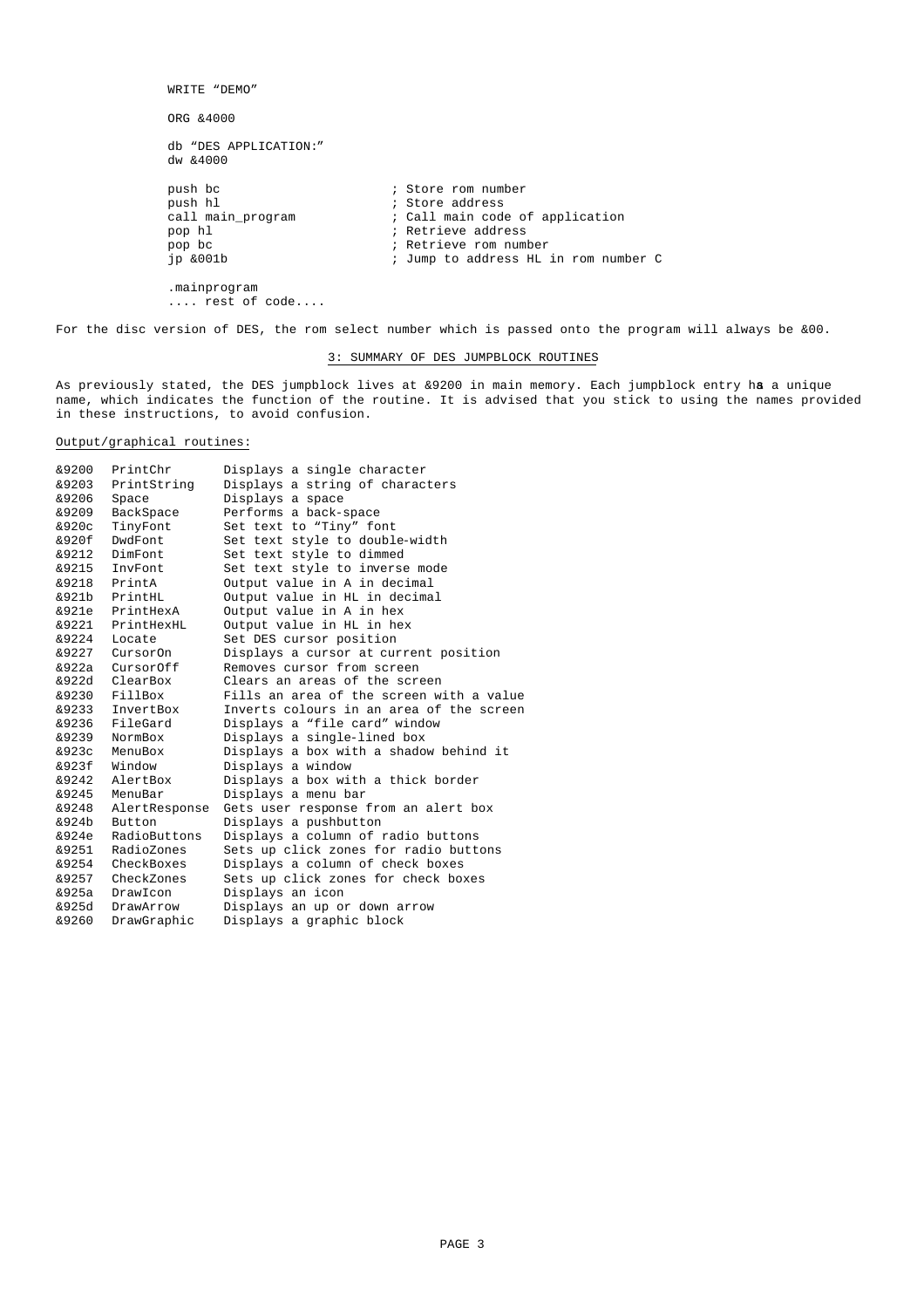Input routines:

| &9263 | Mouse       | Waits for user to select using pointer         |
|-------|-------------|------------------------------------------------|
| &9266 | MousePos    | Returns pointer coordinates                    |
| &9269 | Wait        | Waits until all mouse select keys are released |
| &926c | FileName    | Inputs and validates a filename                |
| &926f | InputNumber | Inputs or edits a number                       |
| &9272 | InputString | Inputs a string                                |
| &9275 | EditString  | Edits an existing string                       |
| &9278 | StringZone  | Sets input window for string editing           |
| &927b | StringCase  | Sets automatic upper case conversion           |
| &927e | PullMenu    | Display & select from a pull-down menu         |
| &9281 | ClearInput  | Same as CLEAR INPUT in BASIC 1.1               |
| 89284 | ReadChr     | Reads a single character with flashing cursor  |

# Disc routines:

| FormatDisc      | Formats a disc to Data/System/ROMDOS           |
|-----------------|------------------------------------------------|
| CheckOn         | Enables advanced disc error checking           |
| CheckOff        | Disables advanced disc error checking          |
| CheckAbandon    | Aborts advanced disc error checking            |
| ReadSector      | Reads a sector from disc                       |
| WriteSector     | Writes a sector to disc                        |
| ScanFormat      | Scans disc & works out format                  |
| LastFormat      | Returns values for format of last disc scanned |
| GetDrive        | Returns current disc drive                     |
| GetUser         | Returns current user number                    |
| SetDrive        | Sets current disc drive                        |
| SetUser         | Sets user number                               |
| GrindOff        | Stops drive grinding during read error         |
| GrindOn         | Restores drive settings after GrindOff         |
| ScanDir         | Scans filenames from disc                      |
| NameAddr        | Returns address of a name scanned by "ScanDir" |
| &92b7 PrintName | Prints a filename scanned by "ScanDir"         |
| CentreName      | Same as "PrintName", except name is centred    |
|                 |                                                |

# Miscellaneous routines:

| PrinterOnline | Checks if printer is on-line                                                                                                  |
|---------------|-------------------------------------------------------------------------------------------------------------------------------|
| C1rZones      | Clears all click zones from memory                                                                                            |
| RamZones      | Sets up click zones from a list in memory                                                                                     |
| SetZone       | Sets up a single click zone                                                                                                   |
|               | Returns address of "number of zones" byte                                                                                     |
| ZoneKeys      | Set shortcut keys for click zone(s)                                                                                           |
| ClearKeys     | Clears all shorteut keys                                                                                                      |
| Ping          | Performs the error sound                                                                                                      |
| ScrAddr       | Returns screen address for a coordinate                                                                                       |
| NextLine      | Get address of next screen line down                                                                                          |
|               | Stores an area of the screen in RAM                                                                                           |
|               | Redraws a stored area of the screen                                                                                           |
|               | Moves list box pointer up by 1 position                                                                                       |
|               | Moves list box pointer down by 1 position                                                                                     |
|               | Returns current item in list box                                                                                              |
|               | Selects list box item under pointer                                                                                           |
| ListUp        | Scroll list box up by 1 position                                                                                              |
| ListDown      | Scroll list box down by 1 position                                                                                            |
| ListInit      | Initialise a list box                                                                                                         |
| ListDisplay   | Displays visible part of list box                                                                                             |
| ScrollBar     | Displays a scroll bar                                                                                                         |
| RomCommand    | Calls the "Execute ROM commands" function                                                                                     |
|               | Returns a percentage for a value                                                                                              |
| SecPercent    | Returns percentage for sector position                                                                                        |
| RetNum        | Returns string equivalent of a number                                                                                         |
|               | Reads in directory sectors from disc                                                                                          |
| WriteDirSecs  | Writes directory sectors to disc                                                                                              |
| CampLogo      | Displays CampurSoft logo                                                                                                      |
|               | ZoneAddr<br>&92db StoreBox<br>RestoreBox<br>ListPrev<br>&92e4 ListNext<br>ListItem<br>ListSelect<br>GetPercent<br>ReadDirSecs |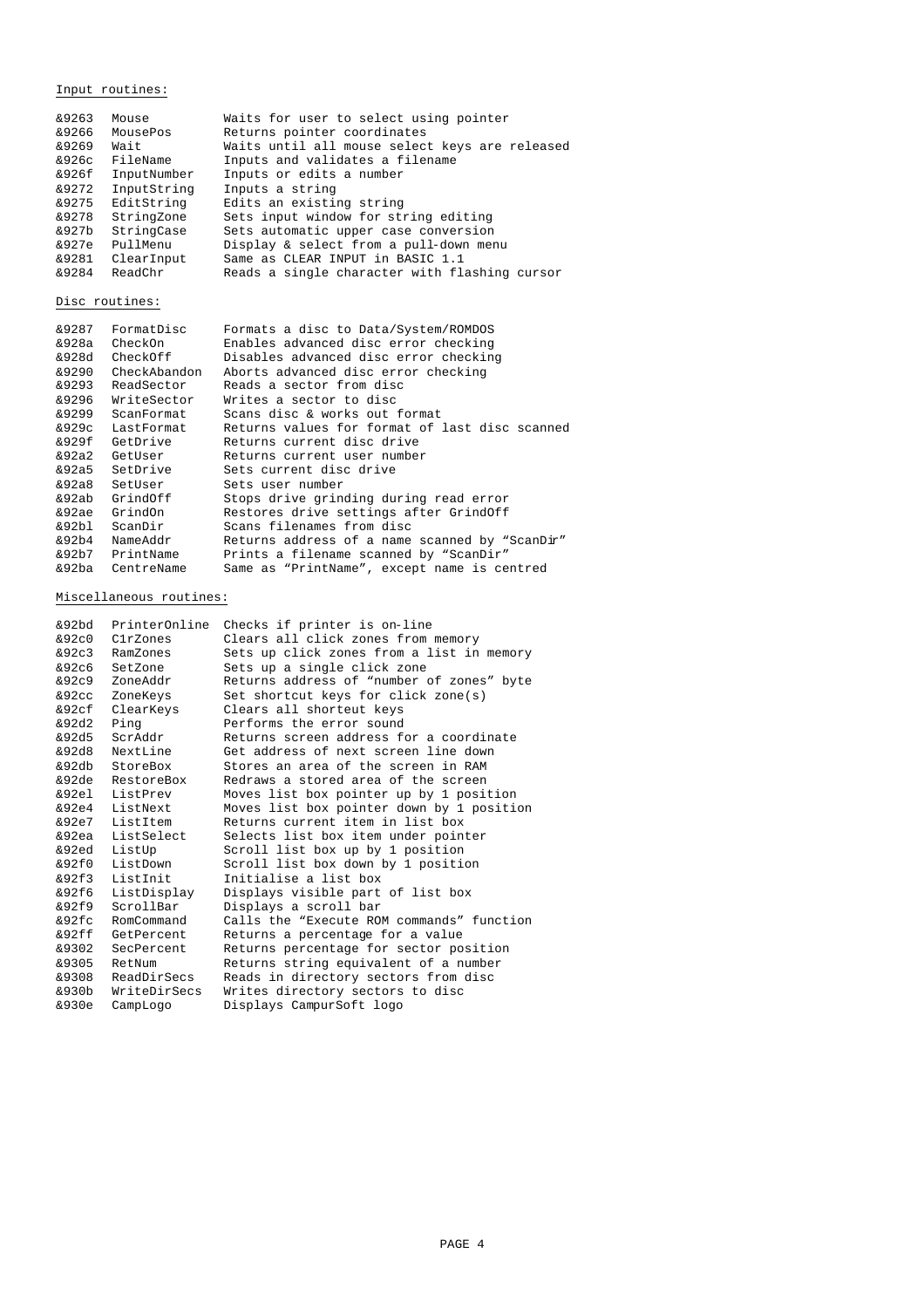| &9311 | RAMtest      | Checks if computer has 128k RAM                |
|-------|--------------|------------------------------------------------|
| 89314 | RAMbank      | Switches in extra RAM banks                    |
| 89317 | PokeName     | Copies a filename into memory location         |
| &931a | SelectDrive  | Prompts for disc drive A or B                  |
| &931d | TwoButWin    | Displays an Ok/Cancel window                   |
| 89320 | SetMess      | Enables/disables AMSDOS error messages         |
| &9323 | SelectFormat | Selects a disc drive and format                |
| &9326 | HoldESCbox   | Displays a box with "Hold ESC to abort" in it  |
| &9329 | hESCpercent  | Displays "x% completed" in a HoldESCbox        |
| &932c | GetBlanker   | Returns address of screen blanker status byte  |
| &932f | CameraVec    | Called by pointer and flashing cursor routines |
| 89332 |              | DisplayPointer New pointer display routine     |
| &9335 | ClearPointer | New pointer removal routine                    |

### 4: DETAILED DESCRIPTION OF DES JUMPLOCK ROUTINES

&9200 PrintChr

Displays a single character on the screen, and increments the DES screen cursor position.

Entry: A = character to display Exit: Flags corrupt

Note that as well as the standard characters from CHR\$(32) to CHR\$(126), there are also some extra characters, as well as a set of control codes.

|      | Extra characters: |      |                    |
|------|-------------------|------|--------------------|
| 128: | CHR\$(143)        | 139: | $\leq$ symbol      |
| 129: | Pound sign        | 140: | $>=$ symbol        |
| 130: | Copyright symbol  | 141: | approx. symbol     |
| 131: | Up arrow          | 142: | equivalence symbol |
| 132: | Down arrow        | 143: | << symbol          |
| 133: | Left arrow        | 144: | >> symbol          |
| 134: | Right arrow       | 145: | Tick               |
| 135: | CHR\$ (244)       | 146: | Left quote         |
| 136: | CHR\$ (245)       | 147: | Right quote        |
| 137: | CHR\$ (246)       | 148: | Bullet             |
| 138: | CHR\$(247)        | 149: | Small bullet       |
|      |                   |      |                    |

(Where CHR\$(n) is shown, the character is the same as the built-in CPC character of that number.)

# Control codes:

1: Shortcut key "underline" character: doesn't advance cursor

- 4: Dimmed font on
- 5: Dimmed font off
- 6: Inverse font on
- 7: "Bong" warning noise
- 8: Backspace, doesn't change display
- 9: Forward space, doesn't change display
- 10: Inverse font off
- ll: Double width on
- 12: Clears screen
- 14: Double width off
- 15: Tiny font on
- 16: Tiny font off
- 17: Displays "A" or "B", according to current disc drive

# &9203 PrintString

Displays a string of characters and control codes on the screen, using the *PrintChr* routine.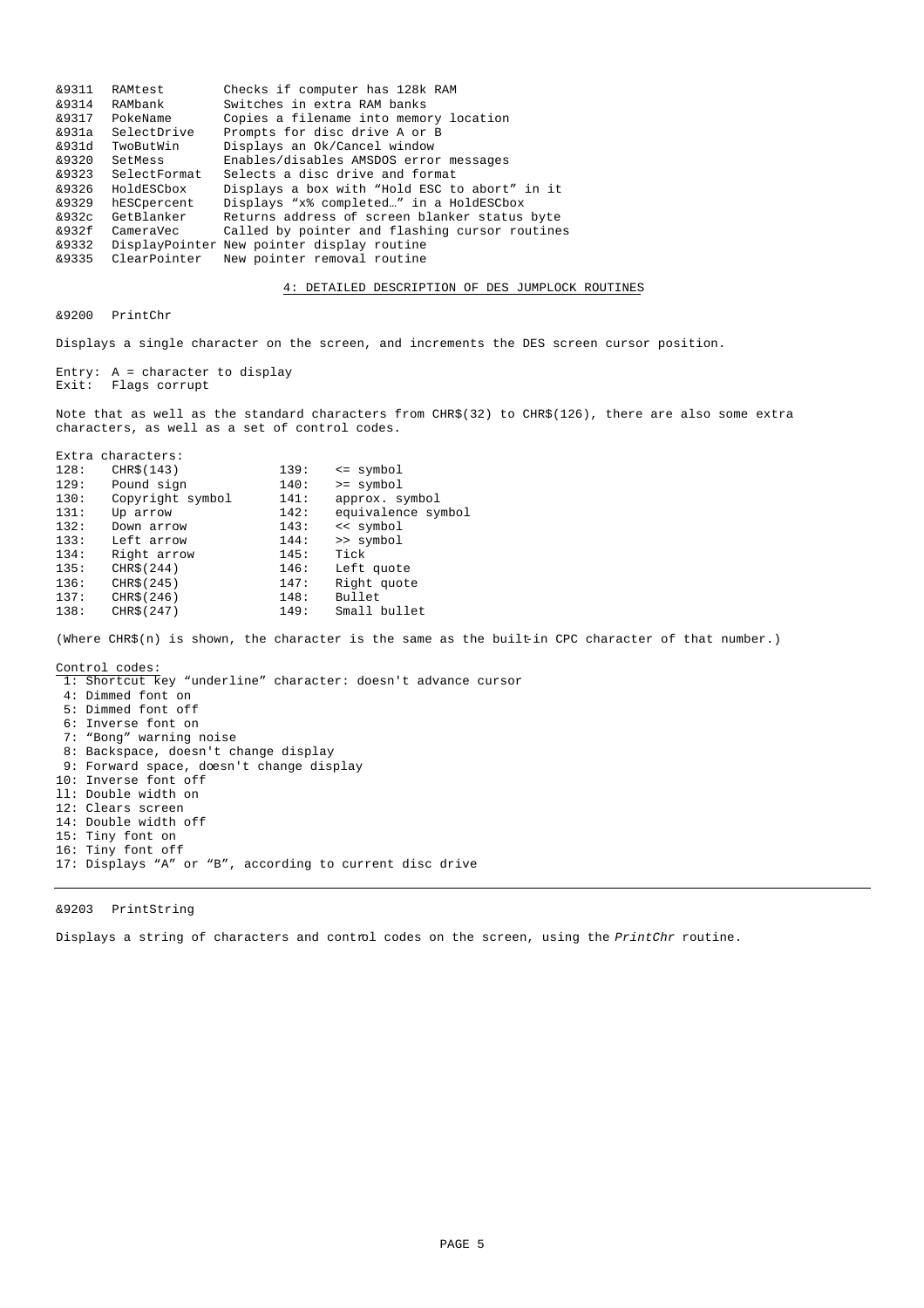Entry: HL = address of string. String is terminated by CHR\$(0). Exit: HL = address of byte after CHR\$(0). AF, BC corrupt

As well as the control codes for the *PrintChr* routine, the following codes are also supported by *PrintString:*

18,n,x: Displays CHR\$(x) n times. 31,x,y: Sets cursor position to (x,y) - see *Locate* routine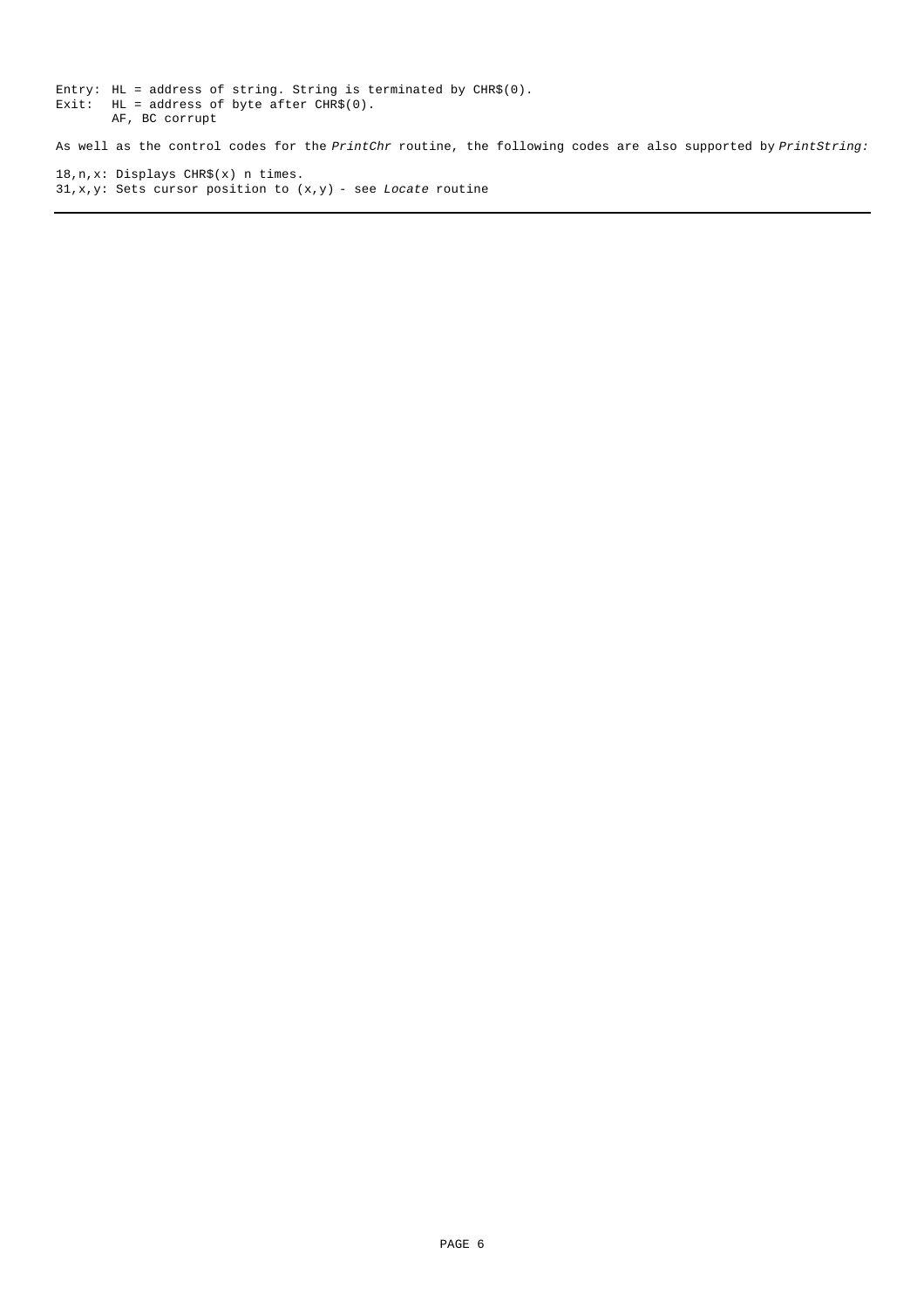&9206 Space

Displays a space character - CHR\$(32)

Entry: no conditions Exit: AF corrupt

&9209 BackSpace

Moves the DES cursor backwards by one character position.

Entry: no conditions Exit: All registers preserved

# &920c TinyFont

Set text to "Tiny" font.

Entry: A=&00 to disable "Tiny" font, non-zero to enable it Exit: All registers preserved

&920f DwdFont

Set text style to double-width.

Entry: A=&00 to disable double-width font, non-zero to enable it Exit: All registers preserved

&9212 DimFont

Set text style to dimmed.

Entry: A=&00 to disable dimmed font, non-zero to enable it Exit: All registers preserved

&9215 InvFont

Set text style to inverse mode.

Entry: A=&00 to disable inverse video, non-zero to enable it Exit: All registers preserved

### &9218 PrintA

Outputs a byte in Decimal, with no leading zeros.

Entry: A = value to display Exit: All registers preserved

&921b PrintHL

Outputs a word in decimal, with no leading zeros.

Entry: HL = value to display Exit: All registers preserved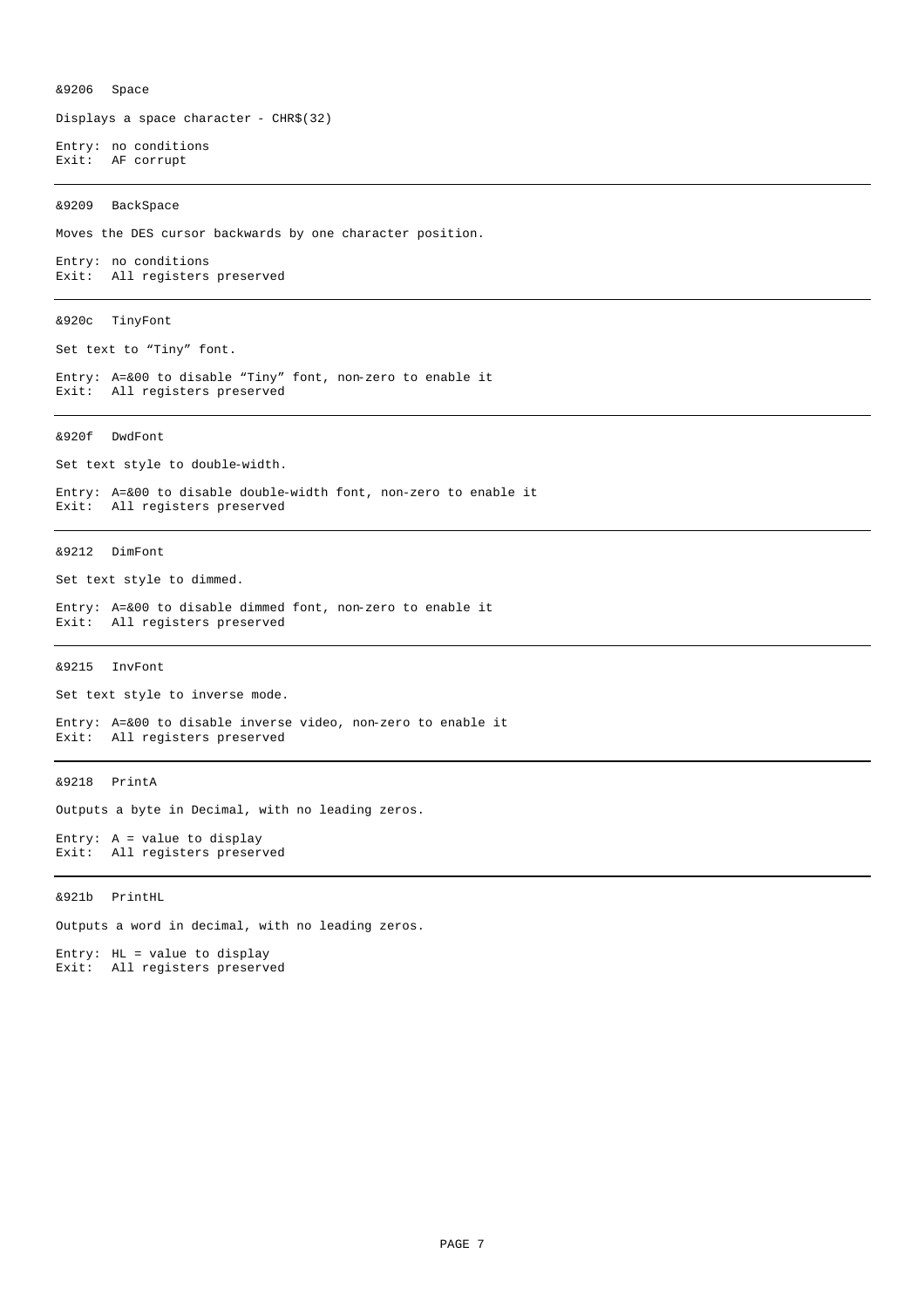Outputs a byte in hexadecimal.

Entry:  $A = value to display$ Exit: All registers preserved

&9221 PrintHexHL

Outputs a word in hexadecimal.

Entry: HL = value to display Exit: All registers preserved

## &9224 Locate

Sets the DES cursor position.

Entry: H = X-coordinate (0-79)  $L = Y-coordinate (0-199)$ Exit: All registers preserved

&9227 CursorOn

Displays a cursor block at the current DES cursor position.

Entry: no conditions Exit: All registers preserved

&922a CursorOff

Removes the cursor block from the screen.

Entry: no conditions Exit: All registers preserved

### &922d ClearBox

Clears a rectangular area of the screen.

```
Entry: H = X-coordinate (0-79)L = Y-coordinate (0-199)
       D = Width of area (in characters)
       E = Height of area (in lines)
Exit: All registers preserved
```
&9230 FillBox

Fills a rectangular area of the screen with a given byte.

Entry:  $H = X-coordinate (0-79)$  $L = Y$ -coordinate (0-199) D = Width of area (in characters) E = Height of area (in lines) A = Byte to fill with Exit: All registers preserved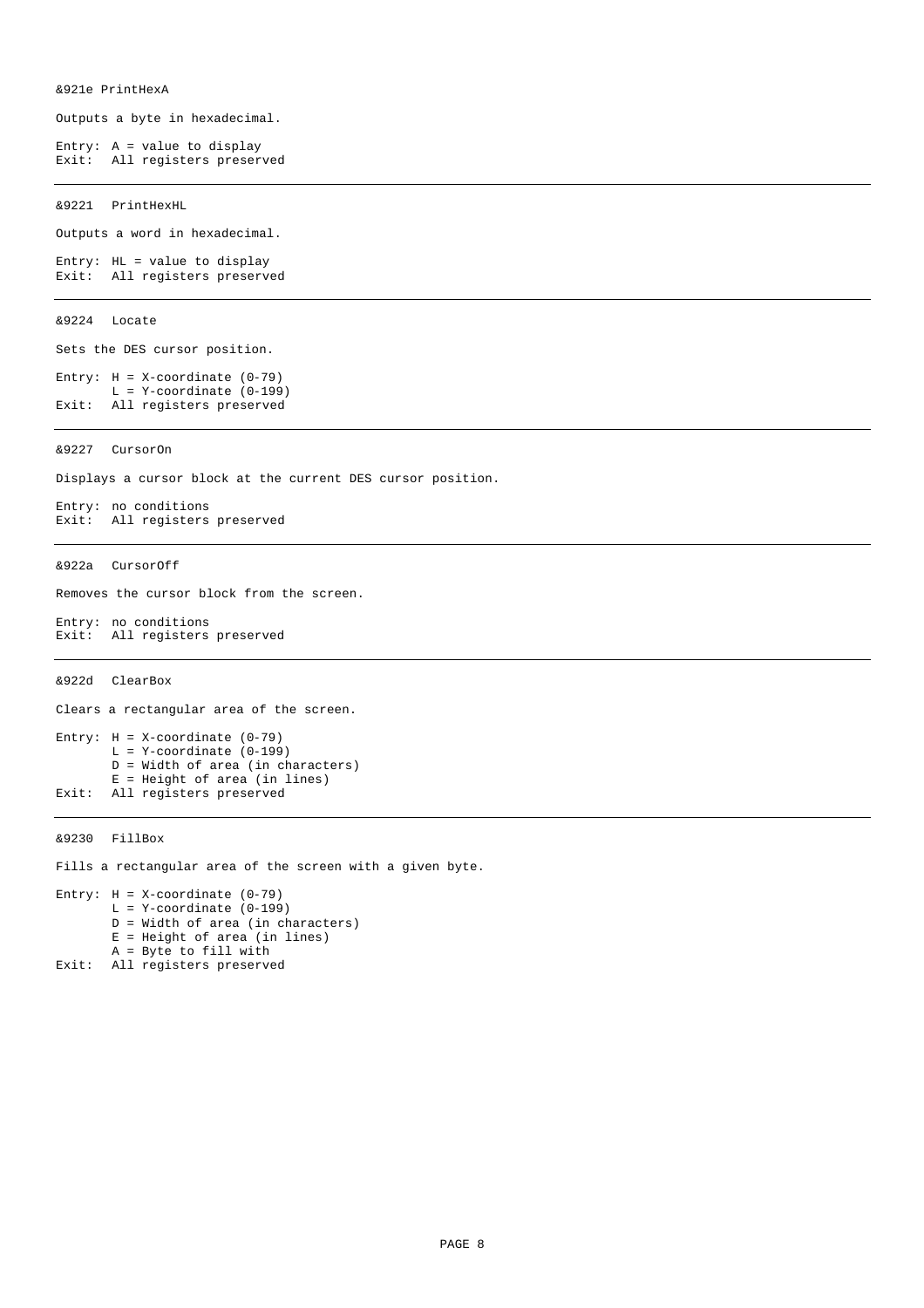&9233 InvertBox

Inverts colours in a rectangular area of the screen.

```
Entry: H = X-coordinate (0-79)L = Y-coordinate (0-199)D = Width of area (in characters)
       E = Height of area (in lines)
Exit: All registers preserved
```
&9236 FileCard

```
Displays a "file card" window.
Entry: H = X-coordinate (0-79)
       L = Y-coordinate (0-199)
       D = Width of window (in characters)
       E = Height of window (in lines)
Exit: DES cursor position is set to start of window status bar
       All registers preserved
```
&9239 NormBox

```
Displays a single-lined box.
Entry: H = X-coordinate (0-79)
```

```
L = Y-coordinate (0-199)
       D = Width of box (in characters)
       E = Height of box (in lines)
Exit: All registers preserved
```
&923c MenuBox

Displays a box with a shadow behind it.

```
Entry: H = X-coordinate (0-79)L = Y-coordinate (0-199)D = Width of box (in characters)
       E = Height of box (in lines)
Exit: All registers preserved
```
&923f Window

Displays a window.

```
Entry: H = X-coordinate (0-79)L = Y-coordinate (0-199)
       D = Width of box (in characters)
       E = Height of box (in lines)
Exit: DES cursor position is set to start of window title bar
       All registers preserved
```
&9242 AlertBox

Displays a box with a thick border.

```
Entry: H = X-coordinate (0-79)L = Y-coordinate (0-199)
       D = Width of box (in characters)
      E = Height of box (in lines)
Exit: All registers preserved
```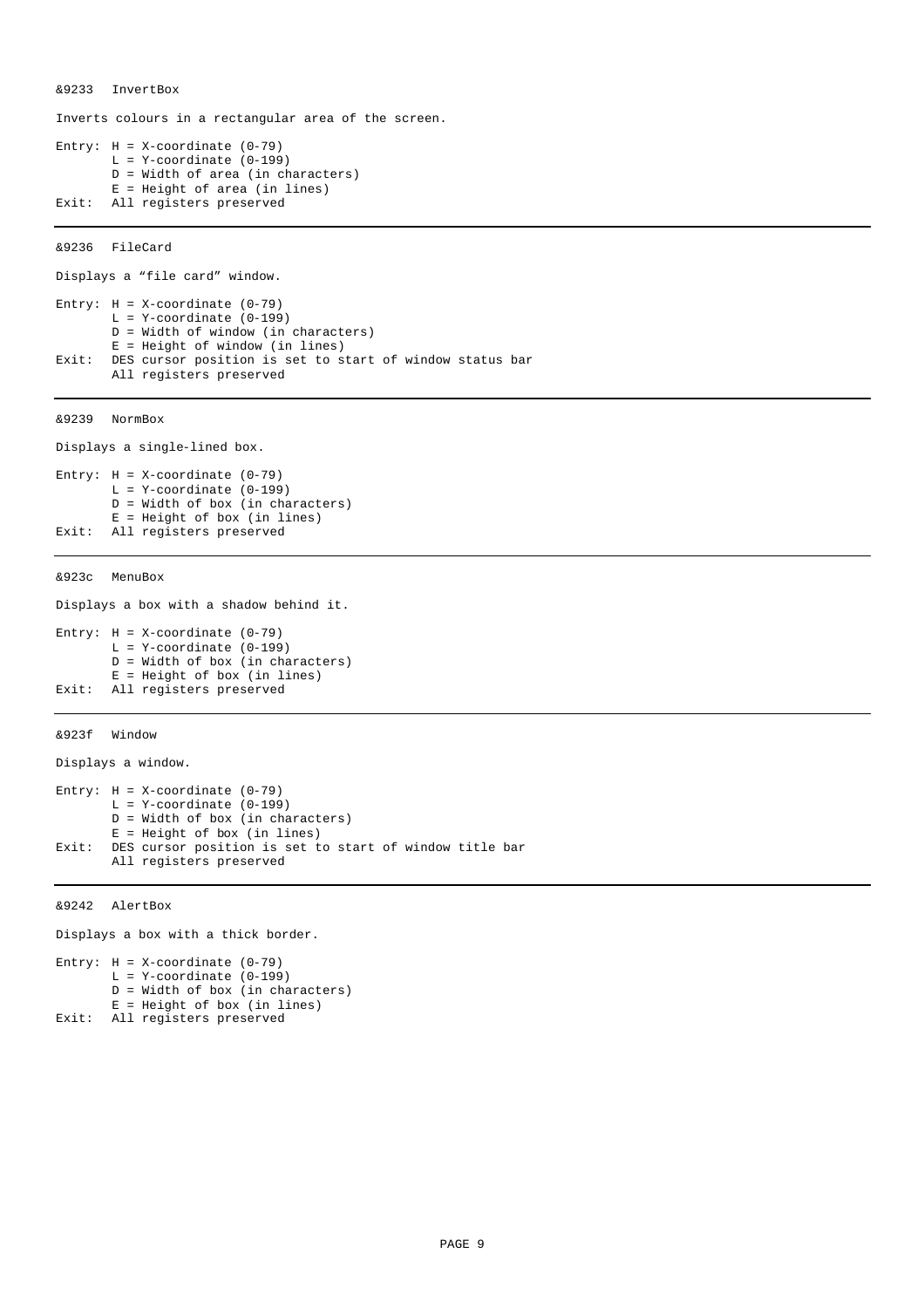&9245 MenuBar

Displays a menu bar at the top of the screen.

Entry: HL = Address of menu bar text, terminated by CHR\$(0) Exit: All registers preserved

### &9248 AlertResponse

Returns user response from an alert box.

Entry: HL = Address of alert text, terminated by CHR\$(0). All control codes from PrintChr routine still work, plus CHR\$(13) takes a new line in the alert message. A = icon number and number of buttons: bits 0-6 contain icon number - set bit 7 to give a single button 110k11 response - clear bit 7 for a two-button response, and set DE & BC = Data for left & right buttons (Data consists of INKEY number,string,&00) Exit: AF corrupt For two-buttoned alert box, left button returns carry set, right button returns no carry

#### &924b Button

Displays a pushbutton, and sets it up as the next click zone.

```
Entry: H = X-coordinate (0-79)
       L = Y-coordinate (0-199)
       B = Width of button (in characters)
       DE = address of button text, terminated by CHR$(0)Exit: All registers preserved
```
&924e RadioButtons

Displays a column of radio buttons. Entry:  $H = X-coordinate of column (0-79)$  $L = Y$ -coordinate of top button in column (0-199) B = Number of buttons in column C = Distance between tops of two consecutive buttons A = Button to set Exit: All registers preserved

&9251 RadioZones

Sets up click zones for a column of radio buttons.

```
Entry: H = X-coordinate of column (0-79)
       L = Y-coordinate of top button in column (0~199)
       B = Number of buttons in column
       C = Distance between tops of two consecutive buttons
Exit: All registers preserved
```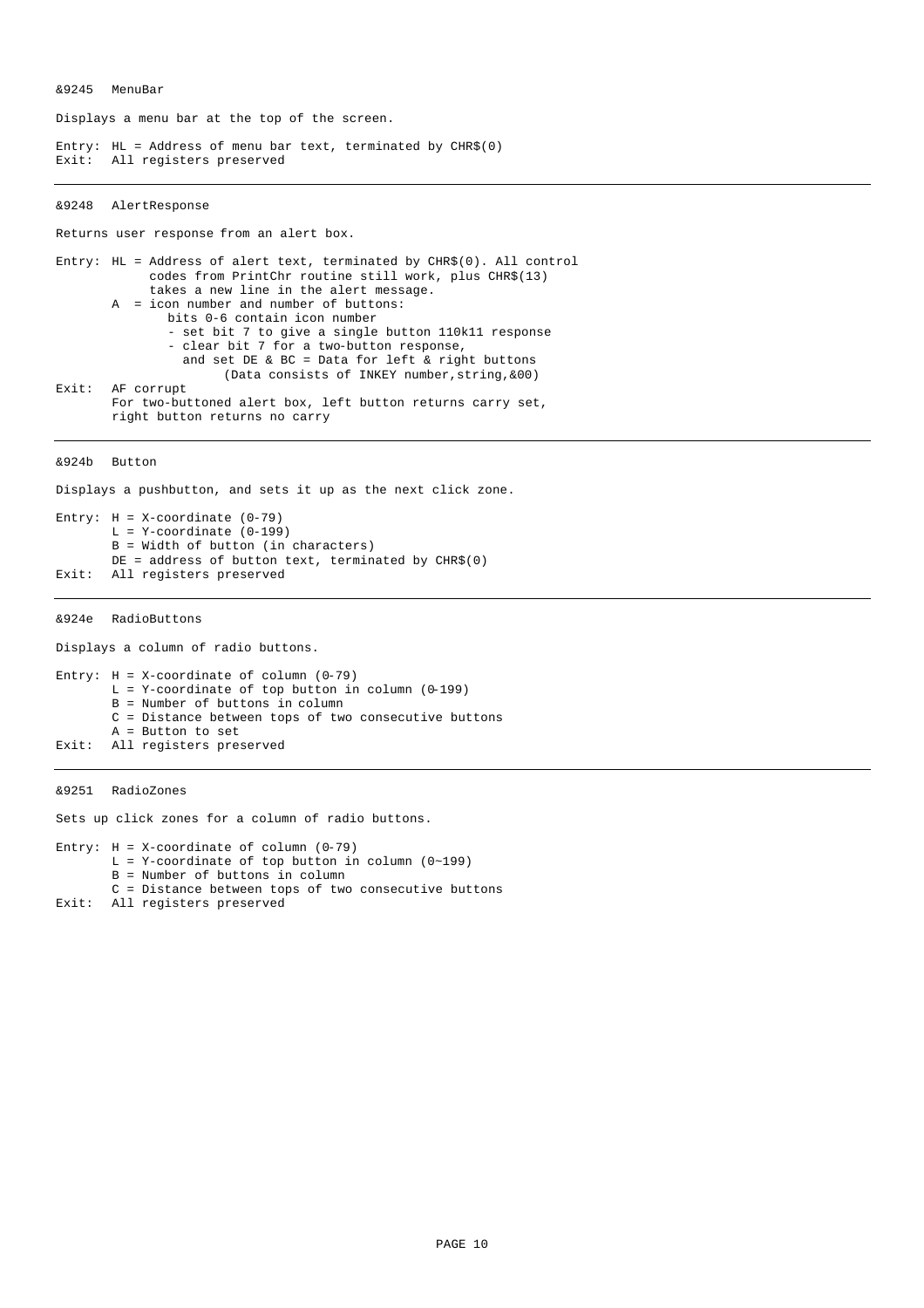### &9254 CheckBoxes

Displays a column of check boxes.

Entry:  $H = X$ -coordinate of column (0-79)  $L = Y$ -coordinate of top button in column (0-199) B = Number of buttons in column C = Distance between tops of two consecutive buttons DE = Status table - one entry for each check box, zero to clear, non-zero to set.

Exit: All registers preserved

&9257 CheckZones

Sets up click zones for a column of check boxes.

Entry:  $H = X$ -coordinate of column (0-79)  $L = Y$ -coordinate of top button in column (0-199) B = Number of buttons in column C = Distance between tops of two consecutive buttons

Exit: All registers preserved

&925a DrawIcon

Displays a DES icon on the screen.

Entry:  $D = X-coordinate (0-79)$  $E = Y$ -coordinate (0-199) A = icon number Exit: All registers preserved

#### Icon numbers:

| 1: Ouery   | 5: Basic    | 9: Folder          |
|------------|-------------|--------------------|
| 2: Warning | 6: Binary   | 10: Waste bin      |
| 3: Printer | 7: Document | 11: Open waste bin |
| 4: ROM     | 8: Mouse    | 12: Disc           |

If the icon number is not one of the above, then the icon data pointed at address in HL will be displayed. The icon data is standard MODE 2 sprite data, of width 4 bytes and height 16 bytes.

&925d DrawArrow

Displays an up or down arrow.

Entry:  $H = X-coordinate (0-79)$  $L = Y$ -coordinate (0-199)  $A = \&00$  for up arrow, non-zero for down arrow Exit: All registers preserved

&9260 DrawGraphic

Displays a graphic block on the screen.

```
Entry: D = X-coordinate (0-79)E = Y-coordinate (0-199)
       B = Width of graphic (in bytes)
       C = Height of graphic (in lines)
       HL Address of graphic data
Exit: All registers preserved
```
The graphic data is standard MODE 2 sprite data.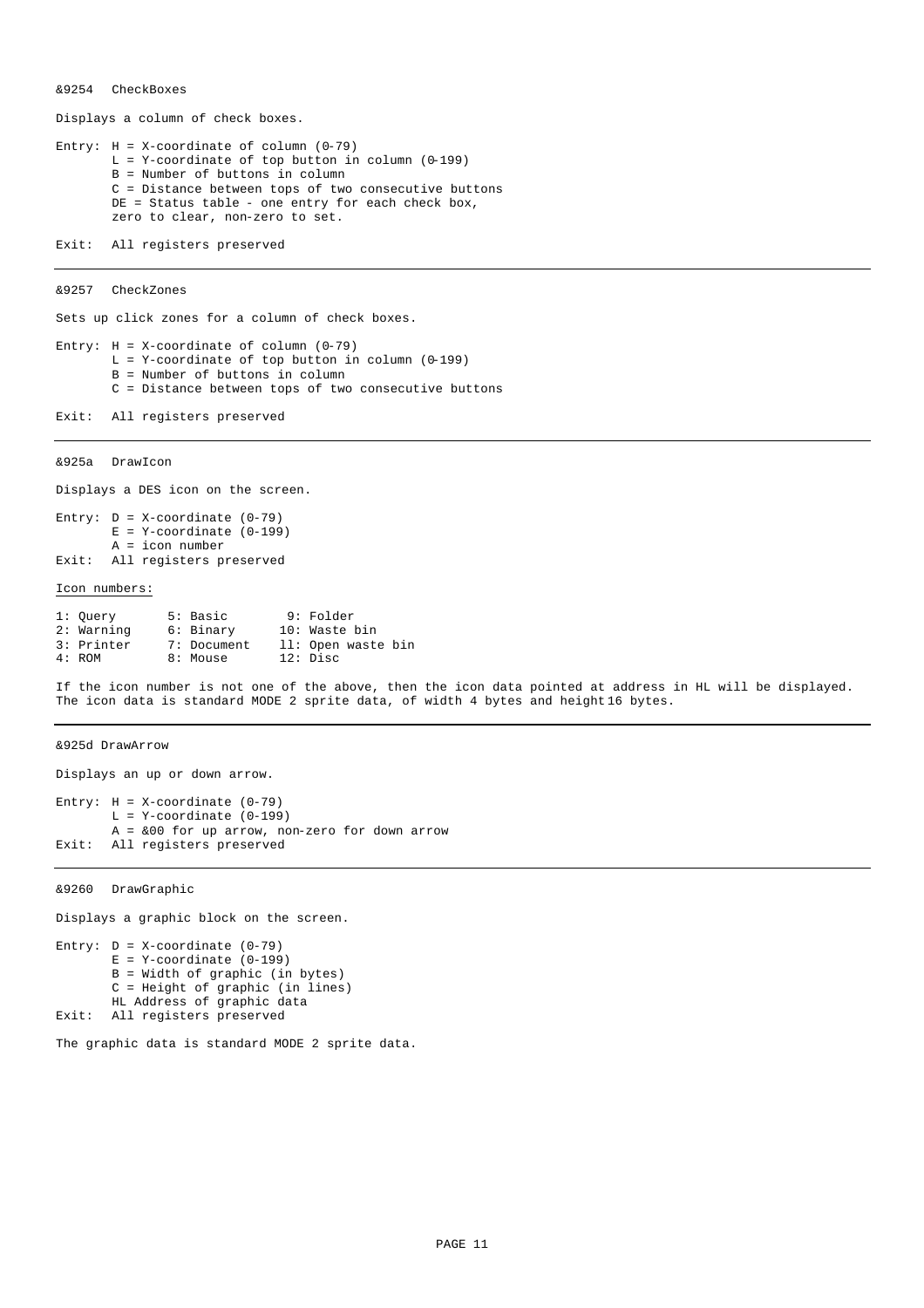&9263 Mouse

Waits for the user to make a selection using the pointer.

Entry: no conditions Exit: B = Character X-coordinate (0-79) C = Character Y-coordinate (0-199) DE = Graphics X-coordinate (0-638) HL = Graphics Y-coordinate (0-398) A = Click zone number (&00 if user hasn't clicked on a zone) IX, IY, flags corrupt

&9266 MousePos

Returns pointer coordinates.

Entry: no conditions Exit:  $B =$  Character X-coordinate (0-79) C = Character Y-coordinate (0-199) DE = Graphics X-coordinate (0~638) HL = Graphics Y-coordinate (0-398) A = Click zone number (&00 if user hasn't clicked on a zone) flags corrupt

&9269 Wait

Waits until the user has released all "click" keys - i.e. SPACE, ENTER and RETURN.

Entry: no conditions Exit: All registers preserved

#### &926c FileName

Inputs and validates a filename. The filename has to be a valid AMSDOS filename, otherwise an error message is displayed, and the name has to be changed.

Entry:  $D = X$ -coordinate for input  $(0-79)$  $E = Y$ -coordinate for input (0-199) HL = Address to store filename at Exit: Carry set if ESC pressed, no carry if RETURN pressed All other registers preserved

# &926f InputNumber

Inputs or edits a number.

```
Entry: H = X-coordinate for input (0-79)L = Y-coordinate for input (0-199)
       BC = Minimum permissable value
       DE = Maximum permissable value
       A = Maximum number of digits allowed
       No carry -> enter new nunber
       Carry set -> edits number in IX register
Exit: HL = Number typed
       Carry set if ESC pressed, no carry if RETURN pressed
       All other registers preserved
                      PAGE 12
```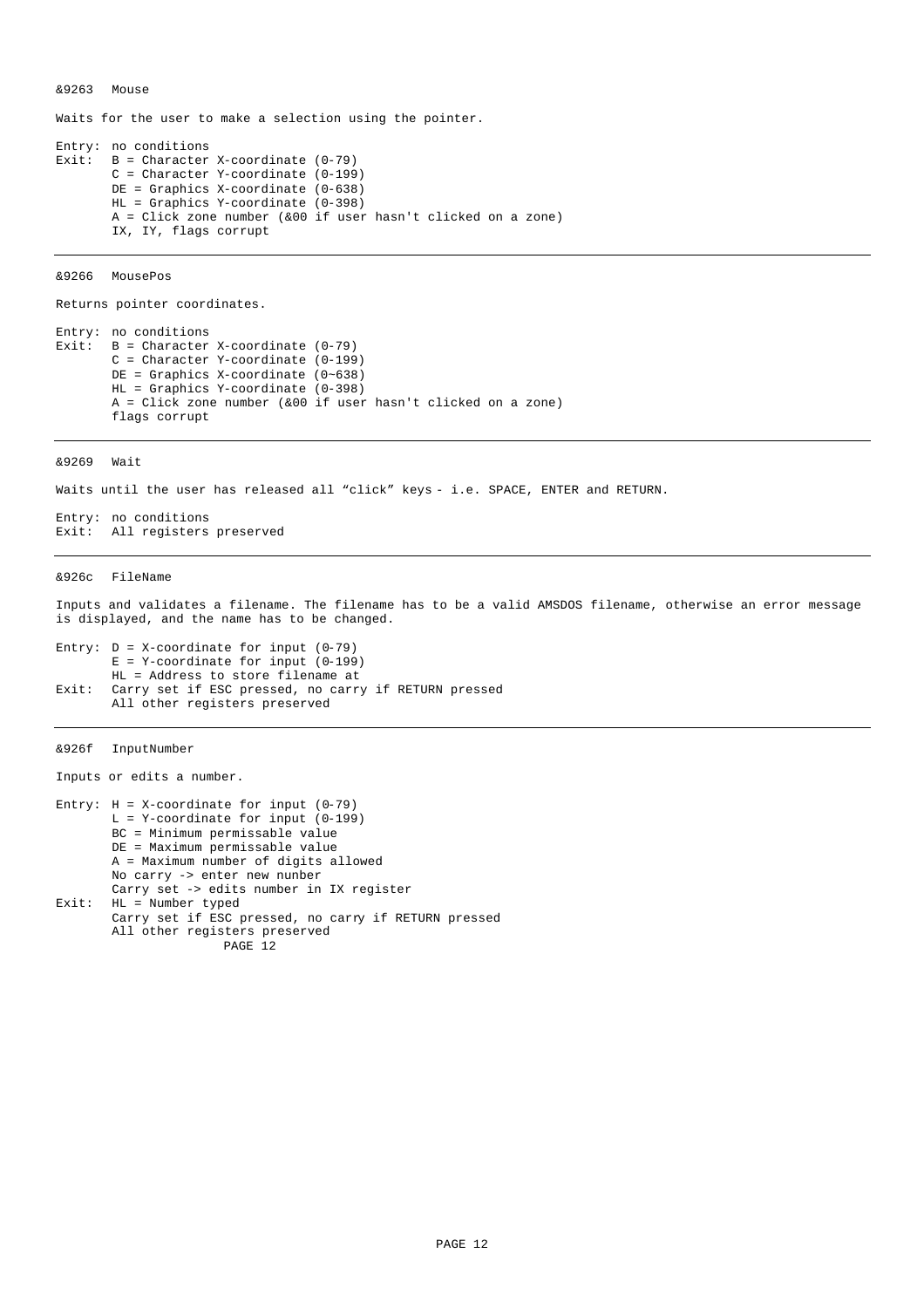&9272 InputString

Inputs a string.

Entry:  $D = X$ -coordinate for input  $(0-79)$  $E = Y$ -coordinate for input (0-199) HL = Address to store string at C = Maximum number of characters allowed No carry -> use built-in validation Carry set -> calls routine at address in IX for each keypress Exit: Carry set if ESC pressed, no carry if RETURN pressed  $C = Length of string$ B corrupt All other registers preserved

&9275 EditString

Edits an existing string.

Entry and exit conditions are the same as InputString (see above).

&9278 StringZone

Sets input window for string editting.

Entry: D = X-coordinate of left of window E = X-coordinate of right of window Exit: All registers preserved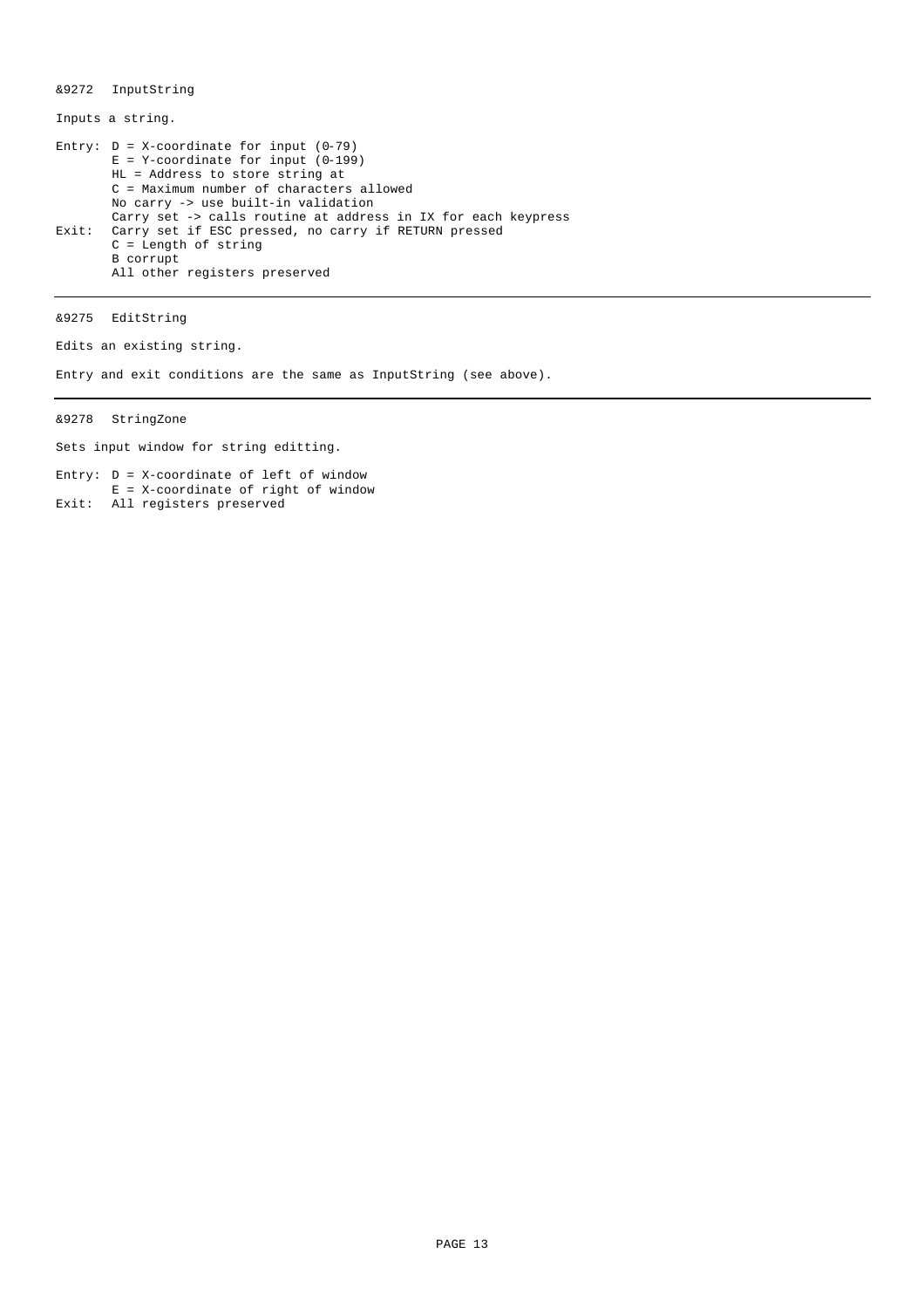&927b StringCase

Sets automatic upper case conversion.

Entry:  $A = \&00 - \text{allow all input characters}$ A = non-zero - convert characters into upper case Exit: All registers preserved

&927e PullMenu

Display & select from a pull-down menu.

Entry: HL = Address of menu option data DE = Address of invalid option data Exit: BC, DE, HL are the same as the *Mouse* routine No carry -> Selected from menu, A = Menu option number Carry set -> Selected outside menu, A = Click zone number If A = &FF, then the user has pressed ESC. IX, IY corrupt.

Menu option data:

Byte 0: X-Coordinate of left of menu (0-79) Byte 1: Y-Coordinate of top of menu (0-199) Byte 2: Width of menu (in characters) Byte 3: Number of options in menu

... followed by a string for each menu option, each string being terminated by CHR\$(0). If you include the CHR\$(1) control code in an option string, the next character in the string will be taken as the shortcut key for that option.

If a string is defined as simply a dash (-) character, followed by CHR\$(0), then a menu seperator bar will be displayed at that position.

### Invalid option data:

This tells DES which menu options should be dimmed, i.e. unselectable. If all options are selectable, then this data is simply a zero byte.

If there are dimmed options, then this data will consist of the number of each dimmed option; the data is terminated by a zero byte. So, if options 1,3 and 4 are to be dimmed, point the DE register to a table containing the bytes 1,3,4,0.

### &9281 ClearInput

Same as CLEAR INPUT in Basic 1.1

Entry: no conditions Exit: All registers preserved

#### &9284 ReadChr

Reads a single character from the keyboard, with flashing cursor. The cursor will be displayed at the current DES screen cursor position. The character will be converted into upper case, if the *StringCase* routine has been set for this.

Entry: no conditions Exit: A = Character typed HL, DE, BC corrupt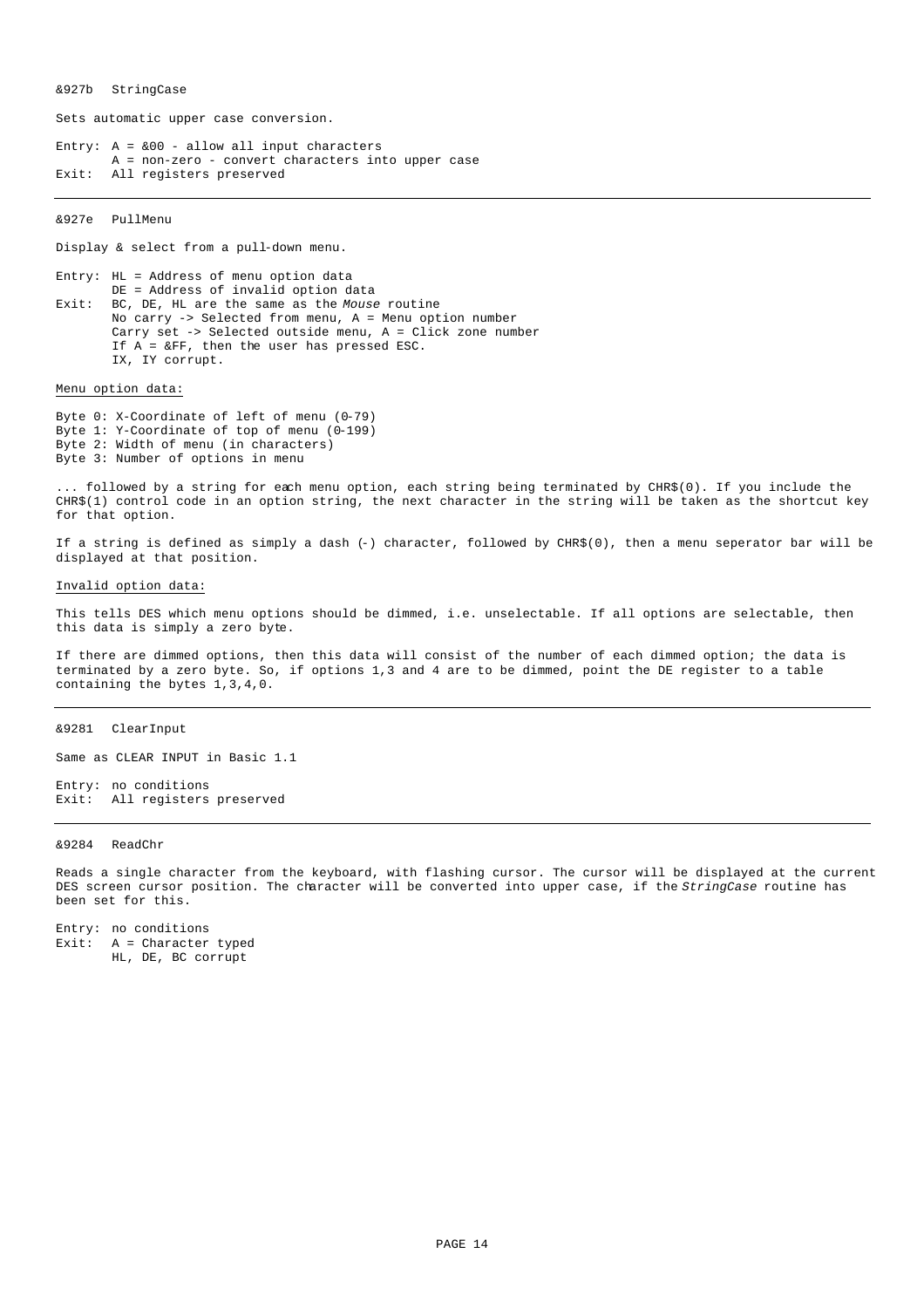&9287 FormatDisc

Formats a disc to Data, System or ROMDOS formats. The ROMDOS formats which are supported are D1, D10, D2, D20.

Entry:  $A =$  Format number:  $1:$  Data  $2:$  Vendor<br>3:  $D1 = 4:$   $D10 = 3:$  $4: D10$ 5: D2 6: D20 HL = Address of 2204-byte buffer for screen storage. If this value is set to zero, then the screen won't be stored. Exit: All registers corrupt

#### &928a CheckOn

Enables advanced disc error checking, replacing the AMSDOS error messages. Whilst this is enabled, any text output using the standard &BB5A printing routine will be checked to see if it is an error message. If a call to &BB06 is made, then DES recognises it as a "Retry, Ignore or Cancel?" error, and displays a "Retry/Cancel" alert box. As a result, you can't use the &BB06 or &BB5A calls when the error checking is enabled.

Entry: No conditions Exit: AF corrupt

## &928d CheckOff

Disables advanced disc error checking, set up by the *CheckOn* routine. If an error which is not of the "Retry, Ignore or Cancel?" type, such as "File does not exist", then an "Ok" alert box is displayed, informing you of the error.

Entry: No conditions Exit: All registers preserved

&9290 CheckAbandon

Aborts advanced disc error checking, without reporting any error messages which have been detected.

Entry: No conditions Exit: All registers preserved

#### &9293 ReadSector

Reads a sector from disc. This is simply a convenient way of calling the AMSDOS routine.

Entry: HL = Address of 512-byte buffer to read into  $E =$  Drive number (&00 for A, &01 for B) D = Track number C = Sector number Exit: DE, BC, HL, IX, IY preserved Carry set -> sector read Ok, A = 0 No carry -> sector not read, A = error code, HL corrupt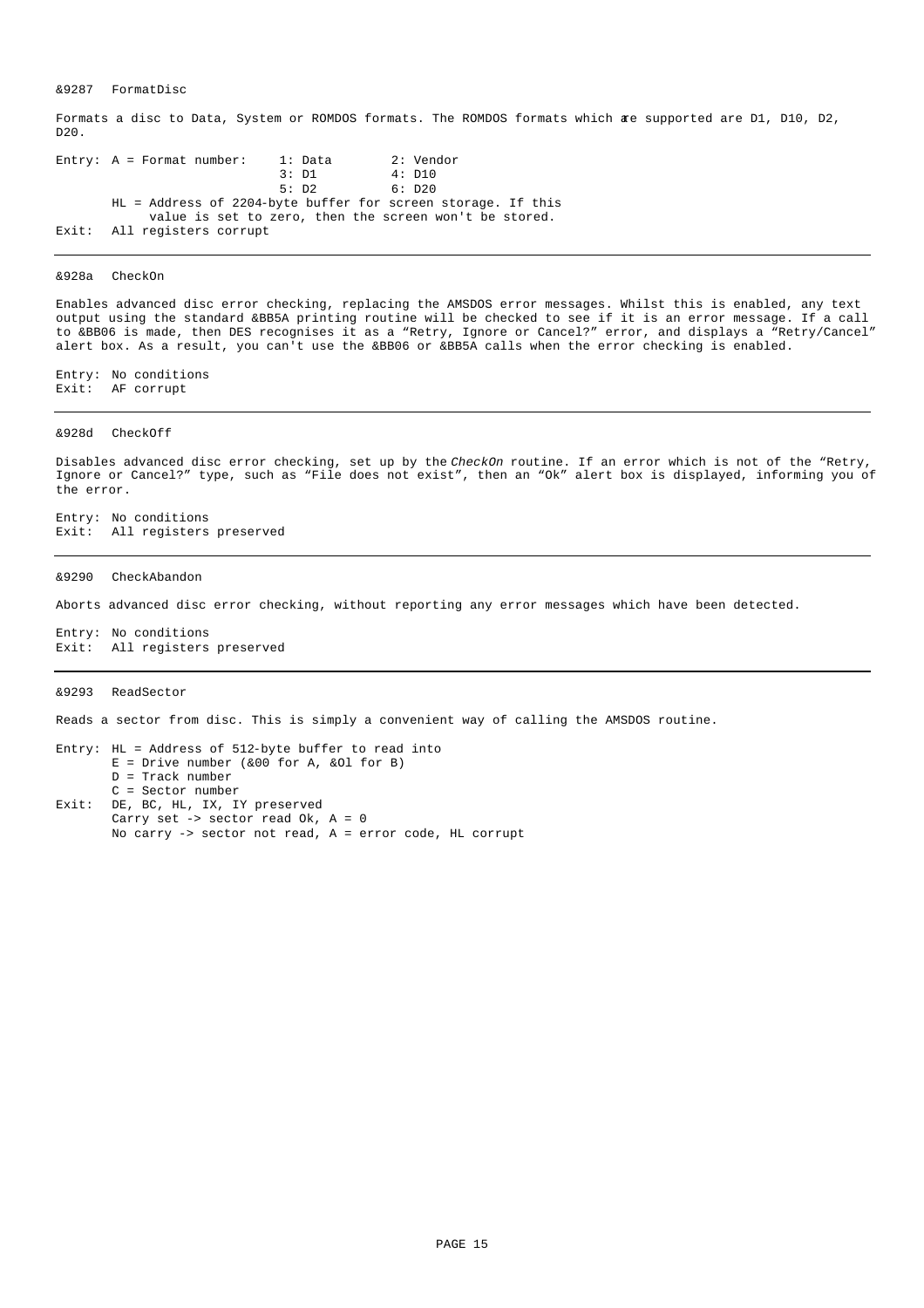&9296 WriteSector

Writes a sector to disc. Like *ReadSector,* this is just an easy way of calling the AMSDOS routine.

Entry: HL = Address of 512-byte buffer to write from  $E = Drive number (&00 for A, &01 for B)$ D = Track number C = Sector number Exit: DE, BC, HL, IX, IY preserved Carry set  $\rightarrow$  sector read Ok,  $A = 0$ No carry -> sector not read, A = error code, HL corrupt

&9299 ScanFormat

Scans a disc and identifies the format. Note that this routine calls the CheckOn and CheckOff routines, so if you've already called *CheckOn, you'll* need to call *CheckOff* before calling *ScanFormat.*

No carry -> Don't report a Disc read error Exit: A = Format number: 1: Data 2: Vendor 3: D1 4: D10 5: D2 6: D20<br>7: PCW in A 8: PCW 8: PCW in B If A = 0, then the disc format wasn't recognised. If  $A = \&FF$ , then a read error occurred, indicating that the disc was not formatted correctly, but no error message was displayed. All other registers preserved

&929c LastFormat

Returns details about the format of the last disc tested by the *ScanFormat* routine.

Entry: no conditions Exit:  $A = number of tracks on disc$ B = number of sectors in directory C = first sector number D = track number of directory  $E$  = number of sectors per track HL = maximum K available on disc IX, IY preserved

Entry: Carry set -> Report all errors

&929f GetDrive

Returns current disc drive.

Entry: No conditions Exit:  $E = \&00$  if current drive is A E = &Ol if current drive is B All other registers preserved

&92a2 GetUser

Returns current user number.

Entry: no condtions Exit: A = Current user number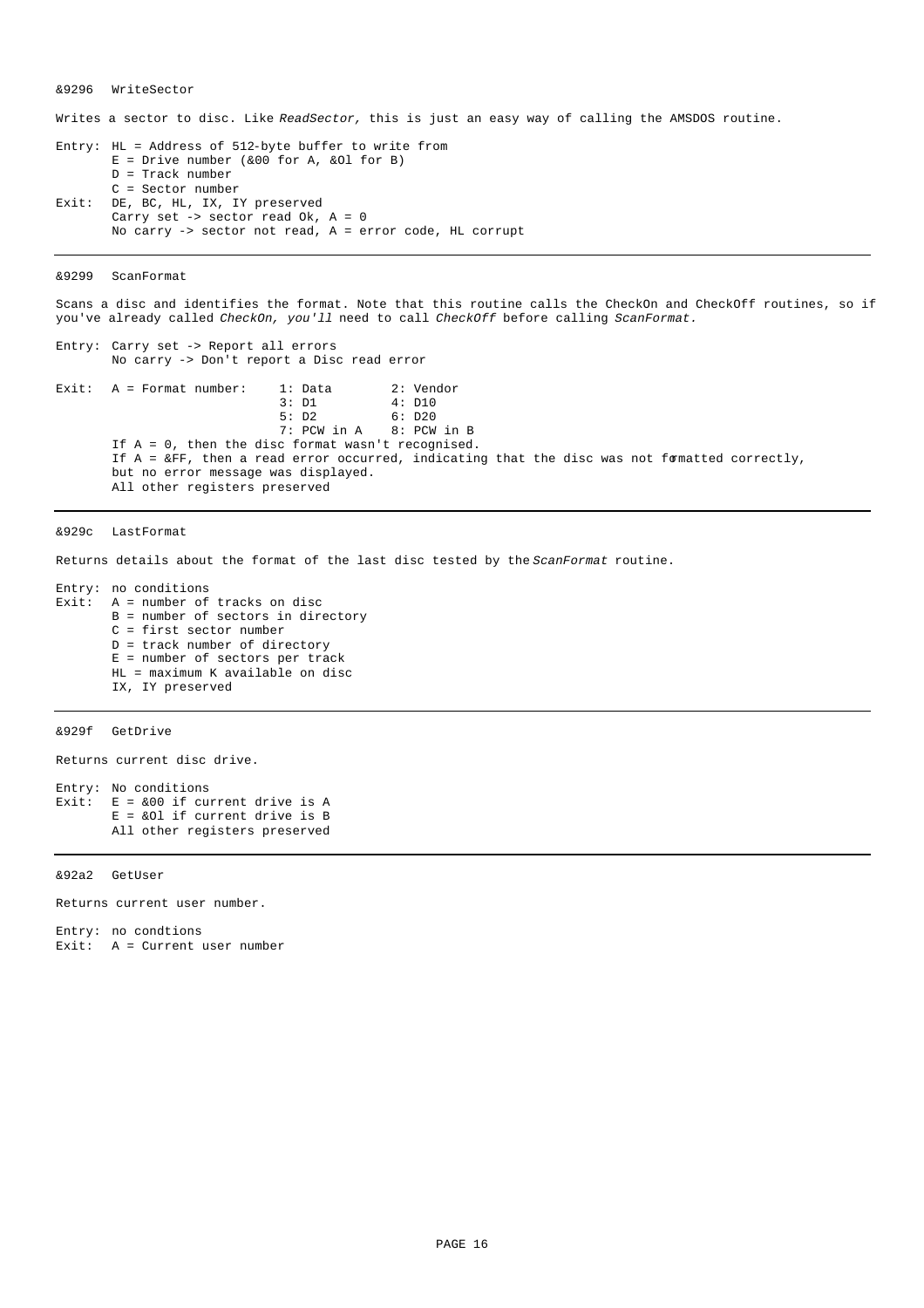&92a5 SetDrive

Sets current disc drive.

Entry:  $E = \&00$  to set current drive to A E = &0l to set current drive to B Exit: All registers preserved

&92a8 SetUser

Sets current user number. Although it is possible to set any user number, from 0-255, AMSDOS and DES will only recognise users 0-15.

Entry: A = user number Exit: All registers preserved

&92ab GrindOff

Stops disc drive grinding during read error, so error message is displayed more quickly.

Entry: no conditions Exit: All registers preserved

#### &92ae GrindOn

Restores drive settings altered by *GrindOff.*

Entry: no conditions Exit: All registers preserved

#### &92bl ScanDir

Scans filenames from disc in current drive. These filenames are stored in a buffer, and can be displayed or referenced later. Note that this routine calls the CheckOn and CheckOff routines, so if you've already called *CheckOn, you'll* need to call *CheckOff* before calling *ScanFormat.*

```
Entry: A = Scan type: set bit 0 to include hidden files
                      set bit 1 to reset all characters to < 128
       DE = Address of 3-character extension of files to scan
       If the extension begins with a "*", all files are scanned.
       Note that the "?" wildcard character is NOT supported.
Exit: A = number of files scanned
       HL = number of K free on disc
       Carry set -> disc read Ok
       No carry -> error occurred whilst reading disc
       All other registers corrupt
```
&92b4 NameAddr

Returns address in memory of a name scanned by *ScanDir.*

Entry: A = filename number Exit:  $HL = address of filename$ Flags corrupt, all other registers preserved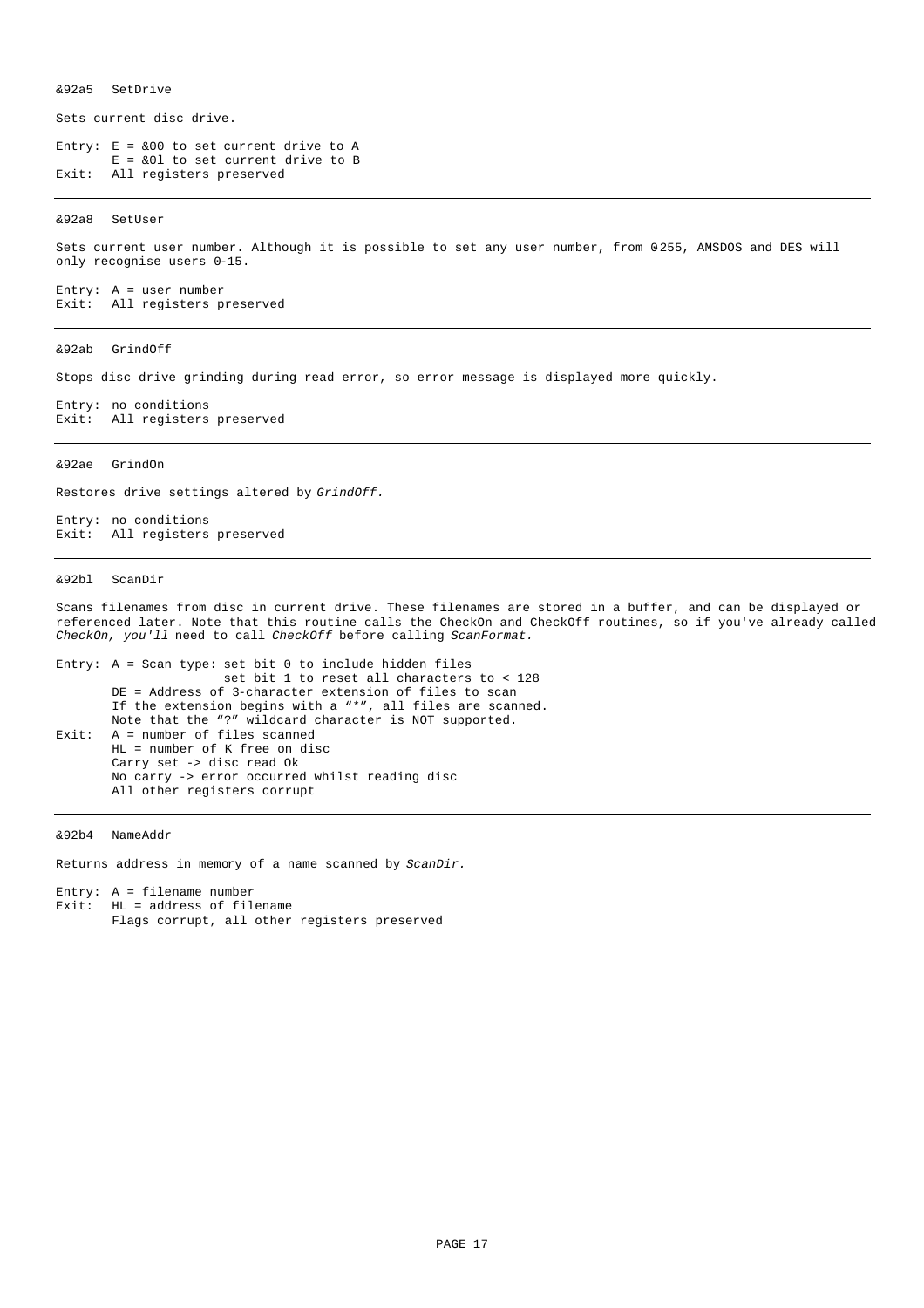&92B7 PrintName

Displays a filename, scanned by *ScanDir,* at the current DES cursor position.

Entry: A = filename number Exit: All registers preserved

#### &92ba CentreName

Displays a filename, scanned by *ScanDir,* at the current DES cursor position. The name will be centred within the 12-character filename length, so, for example, it can be displayed centrally under an icon.

Entry: A = filename number Exit: All registers preserved

### &92bd PrinterOnline

Checks if the printer is on-line. If it isn't then an alert message will be displayed, and the user can retry the test if they wish.

Entry: No conditions<br>Exit: Carry set -> 3 Carry set -> Printer is on-line No carry -> Printer is not on-line All other registers preserved

&92c0 C1rZones

Clears all mouse click zones from memory.

Entry: no conditions Exit: All registers preserved

&92c3 RamZones

Sets up click zones from a list in RAM. The list consists of  $x1, y1, x2, y2$  for each click zone.

Entry: HL = Address of click zone data list B = number of zones to initialise Exit: All registers preserved

### &92c6 SetZone

Sets up a single click zone.

Entry:  $H = X$ -Coordinate of left of zone (0-79)  $L = Y$ -Coordinate of top of zone (0-199)  $D = X$ -Coordinate of right of zone (0-79) E = Y-Coordinate of bottom of zone (0-199) Exit: HL, DE corrupt

All other registers preserved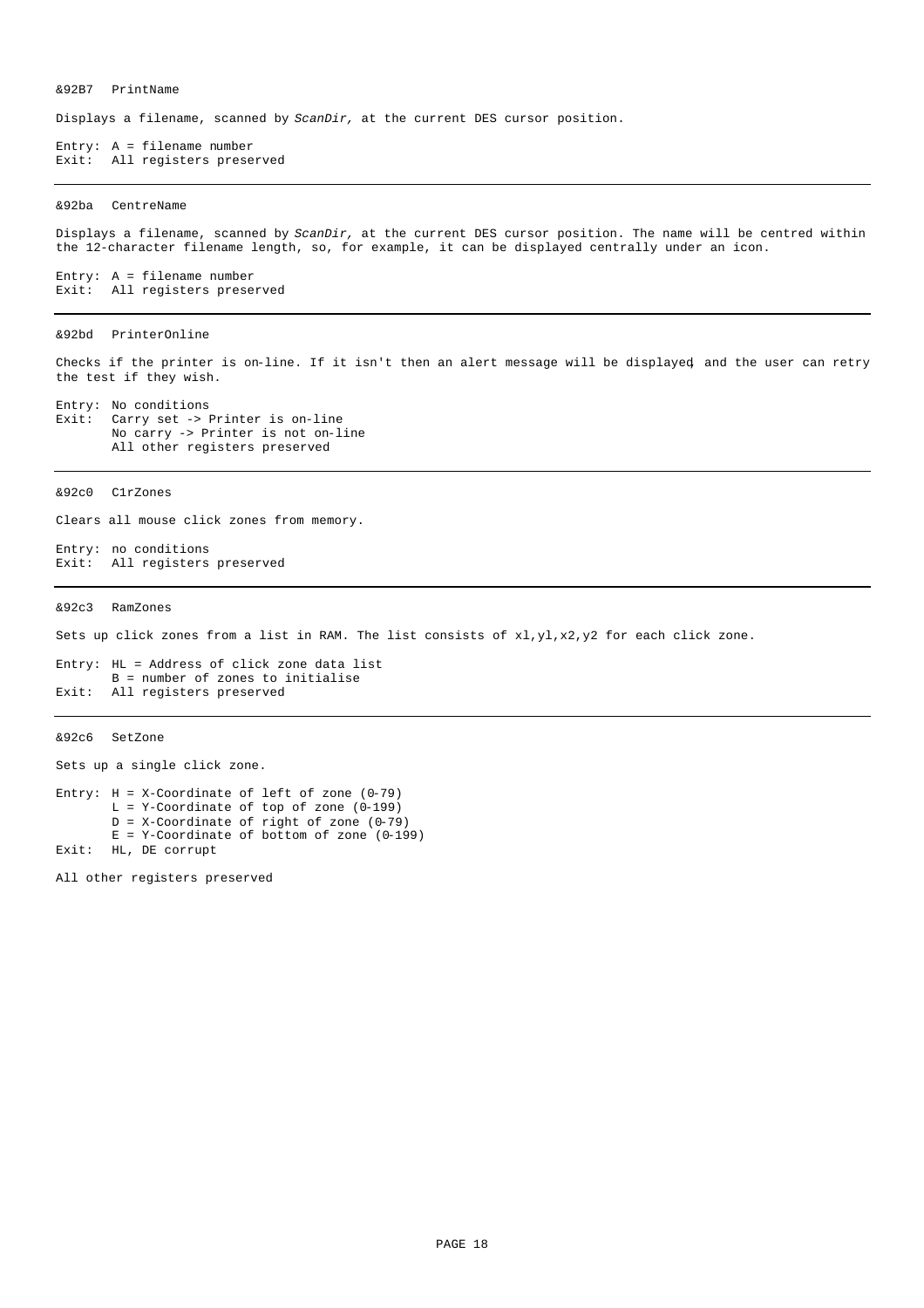&92C9 ZoneAddr Returns the address where the "number of zones" counter is stored. Entry: no conditions Exit: HL = Address of "number of zones" counter All other registers preserved &92ce ZoneKeys Set up shortcut keys for a number of click zones. Entry: HL = Address of key data list (list of: key number, zone ...) B = Number of keys to set up Exit: All registers preserved &92cf ClearKeys Clears all shortcut keys set up using the *ZoneKeys* routine. Entry: no conditions Exit: All registers preserved &92d2 Ping Performs the error "bong" sound. Entry: no conditions Exit: All registers preserved &92d5 ScrAddr Returns the screen address for a coordinate. Entry:  $H = X$ -Coordinate (0-79)  $L = Y$ -Coordinate (0-199) Exit: HL = Screen address of coordinate All other registers preserved &92d8 NextLine Get address of the next screen line. Entry: HL = Address of current screen line Exit: HL = Screen address of next screen line All other registers preserved

&92db StoreBox

Stores an area of the screen in RAM. Note that the buffer for storing the screen area has to be at least (Width\*Height)+4 bytes long.

Entry:  $H = X$ -Coordinate (0-79)  $L = Y$ -Coordinate (0-199) D = Width of area (in characters) E = Height of area (in lines) BC = Address of buffer to store screen in Exit: All registers preserved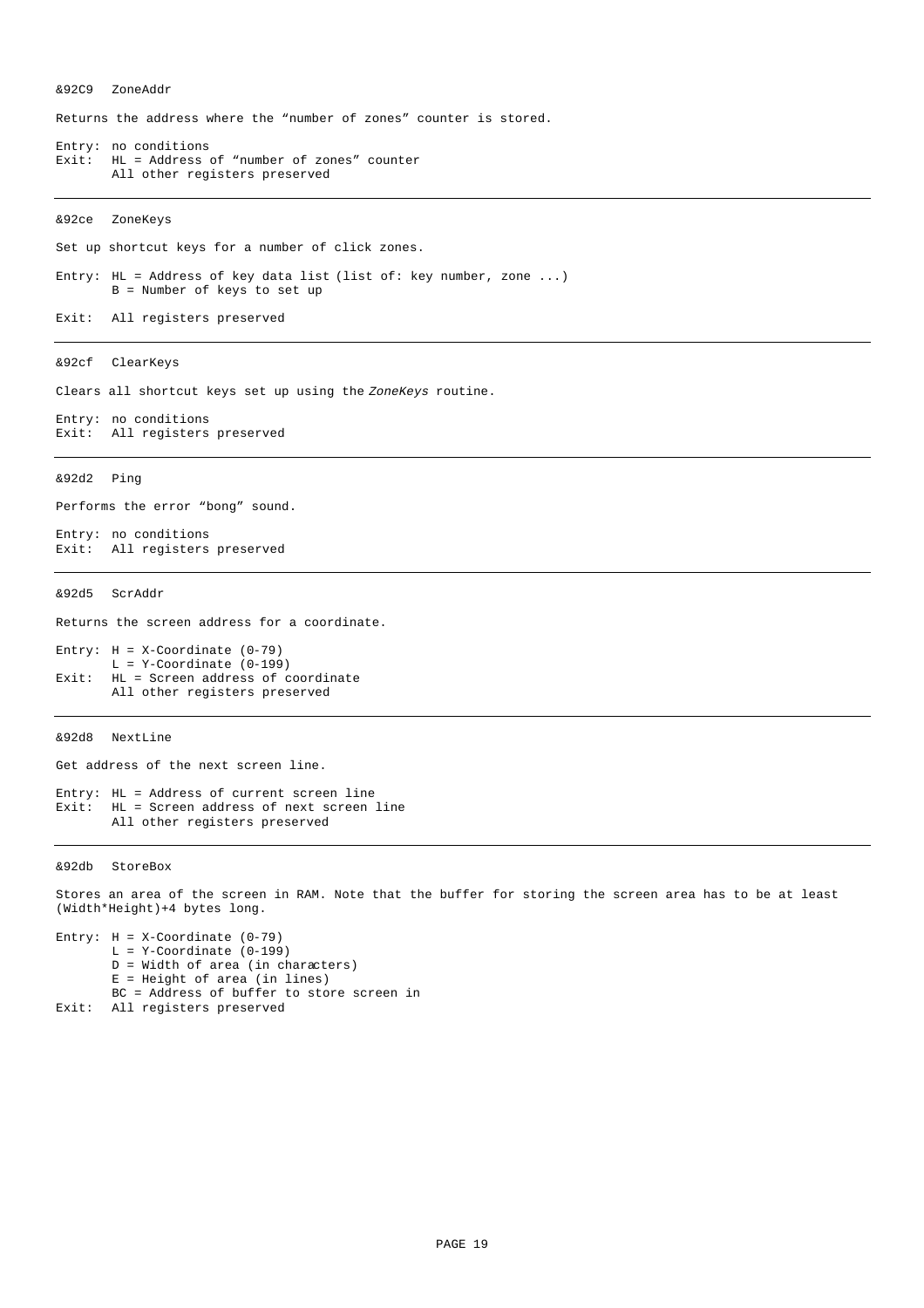# &92de RestoreBox

Redraws an area of the screen, which was stored using *StoreBox.*

Entry: BC = Address of screen storage buffer Exit: All registers preserved

# &92el ListPrev

Moves list box pointer up by 1 position.

Entry: IX = Address of 9-byte status buffer Exit: All registers preserved

&92e4 ListNext

Moves list box pointer down by 1 position.

Entry: IX = Address of 9-byte status buffer Exit: All registers preserved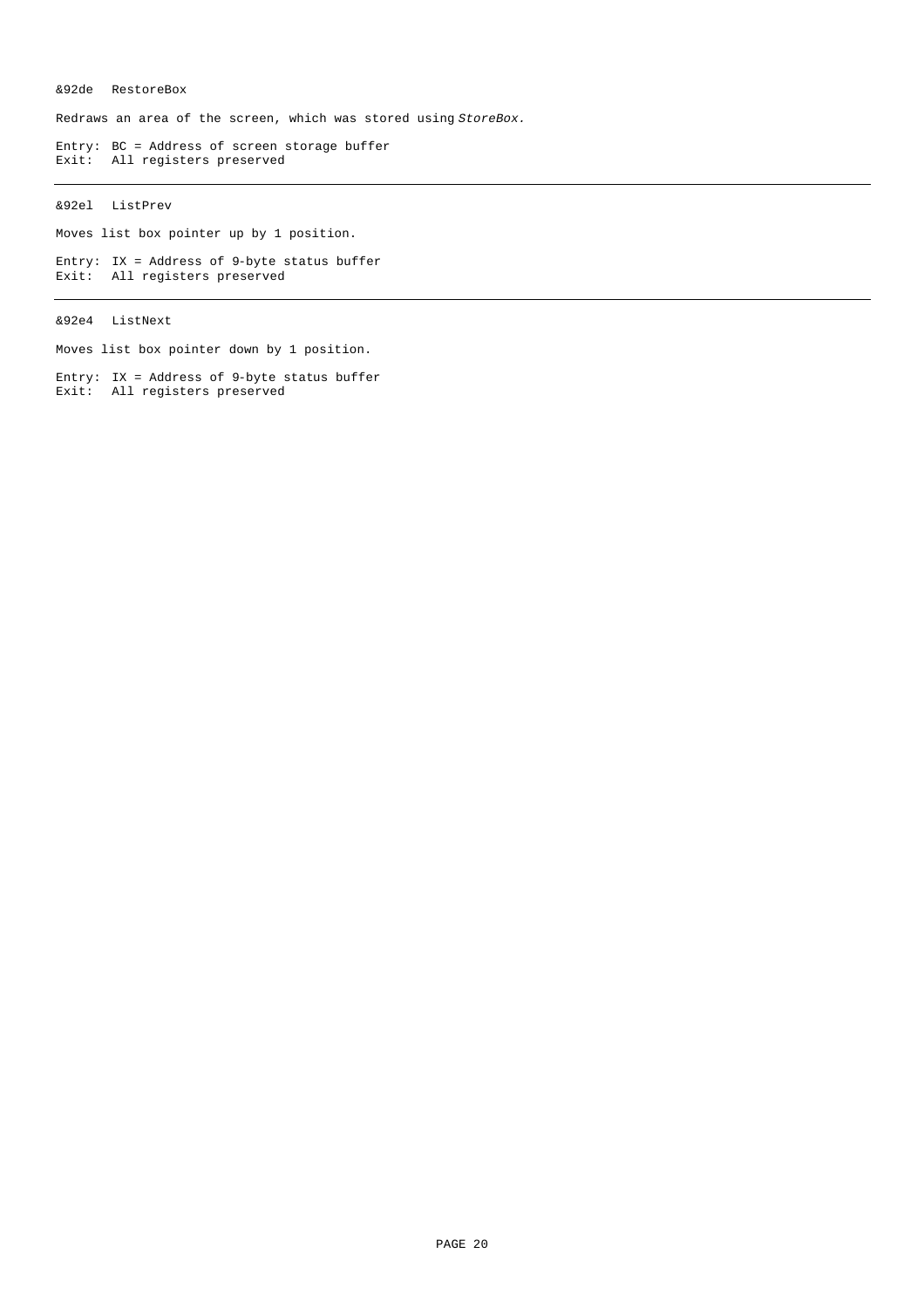&92e7 ListItem

Returns currently selected string in list box.

Entry: IX = Address of 9-byte status buffer Exit: HL = Address of string A = String number All other registers preserved

&92ea ListSelect

Selects list box item currently under pointer.

```
Entry: IX = Address of 9-byte status buffer 
Exit: All registers preserved
```
&92ed ListUp

Scrolls list box up by 1 position.

Entry: IX = Address of 9-byte status buffer Exit: All registers preserved

&92f0 ListDown

Scrolls list box down by 1 position.

Entry: IX = Address of 9-byte status buffer Exit: All registers preserved

&92f3 ListInit

Initialises and displays a list box.

```
Entry: IX = Address of 9-byte status buffer
       A = Number of entries in list
       B = Width of list box (in characters)
       C = Number of items visible at once
       H = X-Coordinate of list box (0-79)
       L = Y-Coordinate of list box (0-199)
       DE = list data
Exit: All registers preserved
```
&92f6 ListDisplay

Displays the currently visible part of a list box.

Entry: IX = Address of 9-byte status buffer Exit: All registers preserved

&92f9 ScrollBar

Displays a scroll bar.

```
Entry: H = X-Coordinate (0-79)
       L = V-Covdinate (0-199)B = Current item number
       C = Total number of items
       D = Number of items displayed at once
       E = Height of scroll bar (in lines)
Exit: All registers preserved
```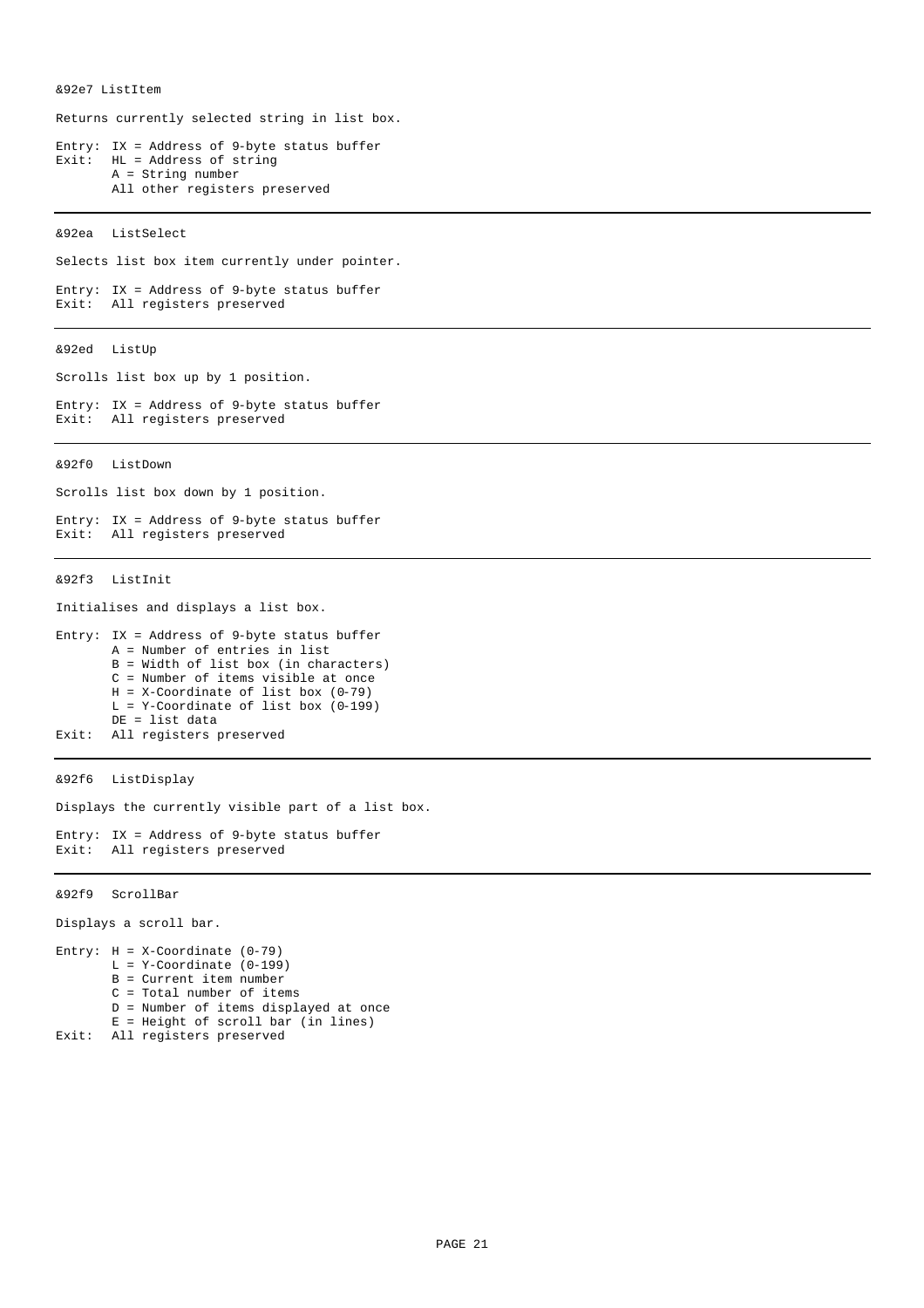### &92fc RomCommand

Calls the "Execute ROM commands" function, as used by the ROM icon in the DES desktop. Note that this routine wipes most of the main memory, so any program in RAM will be lost; as a result, this is only really useful when being called from another ROM.

Entry: no conditions Exit: All registers preserved

&92ff GetPercent

Returns a percentage, i.e. (current value / maximum value) \* 100.

Entry: DE = Current value HL = Maximum value Exit:  $A =$  percentage  $(0-100)$ All other registers preserved

&9302 SecPercent

Returns percentage for a position within a disc.

Entry: D = Track number Exit: A = percentage (0-100) All other registers preserved

&9305 RetNum

Converts a number to a string.

Entry: HL = Number to convert Exit: HL = Address of string produced by conversion All other registers preserved

&9308 ReadDirSecs

Reads in the directory sectors from disc in current drive. Note that this routine calls the CheckOn and CheckOff routines, so if you've already called *CheckOn, you'll* need to call *CheekOff* before calling *ReadDirSecs.*

Entry: HL = Address of an Sk (&2000 byte) buffer Exit: All registers (except IX & IY) corrupt Carry set -> Directory read Ok No carry -> error whilst reading disc

&930b WriteDirSecs

Writes directory sectors to disc in current drive. Note that this routine calls the CheckOn and CheckOff routines, so if you've already called *CheckOn, you'll* need to call *CheckOff* before calling *Wri teDirSecs.*

Entry: HL = Address of directory buffer Exit: All registers (except IX & IY) corrupt Carry set -> Directory written Ok No carry -> error whilst writing to disc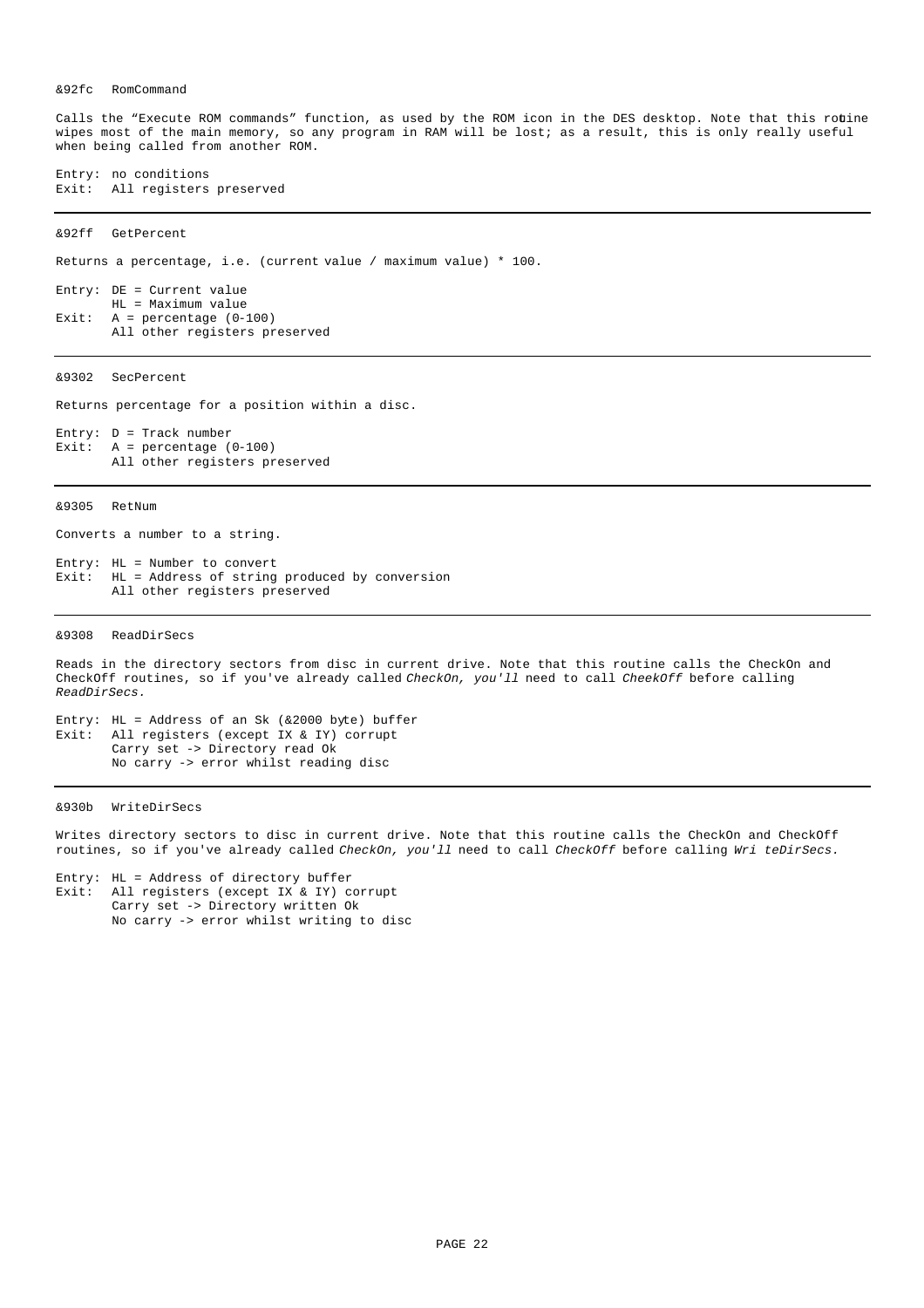&930e CampLogo

Displays the CampurSoft logo on the screen.

Entry:  $D = X$ -Coordinate (0-79)  $E = Y-Coordinate (0-199)$ Exit: All registers (except HL & BC) preserved

&9311 RAMtest

Checks if the computer has 128k RAM.

Entry: no conditions Exit: Zero flag set -> 128k available Zero flag not set -> Extra 64k not available

&9314 RAMbank

Switches in RAM banks from the extra 64k to &4000 in main RAM.

Entry:  $A = 1$ , 2, 3 or 4 -> switches in extra RAM bank 1-4  $A = 0$  -> switches back to "normal" RAM.

Exit: All registers preserved

&9317 PokeName

Copies a filename (read in by ScanDir) into a memory location. Could be used, for example, to display a filename in an alert box.

Entry: A = filename number DE = Address of 12-byte buffer to load the name into Exit: All registers preserved

&931a SelectDrive

Asks user to select either drive A or drive B, using radio buttons.

Entry: HL = Address of window title string, terminated by CHR\$(0) (This takes the same format as PrintString) Exit:  $A = \&00 \rightarrow$  drive A selected  $A = \&01 \rightarrow$  drive B selected A = &FF -> "Cancel" selected Flags corrupt, all other registers preserved

&931d TwoButWin

Displays a window with "Ok" and "Cancel" buttons in it. "Ok" is set up as click zone number 1, and "Cancel" is click zone 2. The screen area which the window is displayed over is saved at address &F0 in RAM.

Entry: HL = Address of window text, terminated by  $CHR$(0)$ (This takes the same format as PrintString) Exit: AF, BC, DE, HL corrupt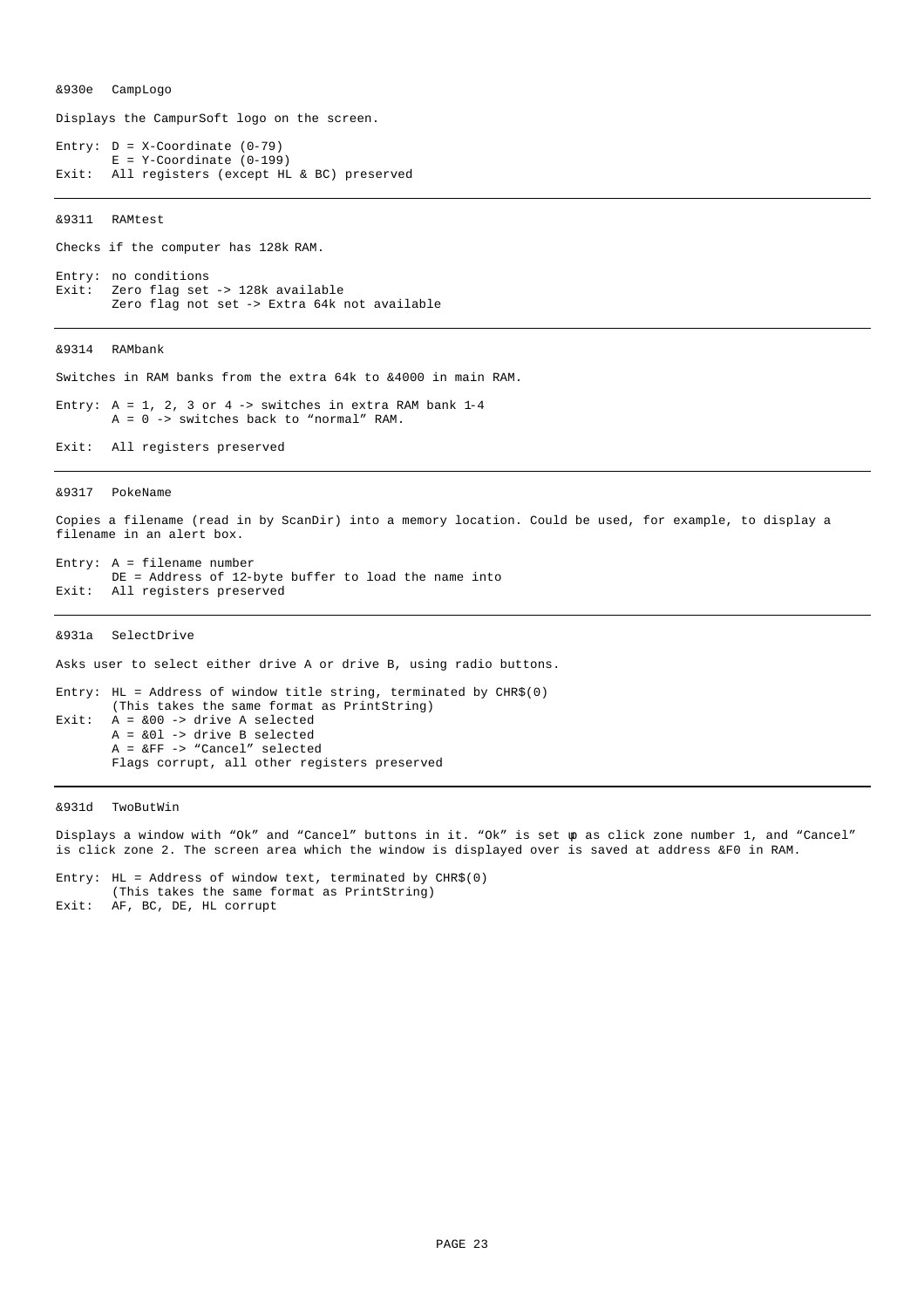&9320 Setmess

Enable or disable AMSDOS error messages, reducing them to a simple "Bad command" error.

Entry:  $A = \&00$  to enable error messages A = &FF to disable error messages Exit:  $A = \text{previous state}$ All other registers preserved

&9323 SelectFormat

Selects a disc drive and format, using a window, radio buttons and a list box- the same as DISC:FORMAT on the DES desktop.

|  | Entry: no conditions                         |        |       |        |
|--|----------------------------------------------|--------|-------|--------|
|  | Exit: No carry -> User has selected "Cancel" |        |       |        |
|  | Carry set -> User has selected "Format":     |        |       |        |
|  | A = Format number: 1: Data 2: Vendor         |        |       | 3: D1  |
|  |                                              | 4: D10 | 5: D2 | 6: D20 |
|  | All registers (except IY) corrupt            |        |       |        |

&9326 HoldESCbox

Displays a box with a "Hold ESC to abort" message in it.

Entry: no conditions Exit: All registers preserved

&9329 hESCpercent

Displays a percentage completed message in a *HoldESCbox.*

Entry: A = Percentage to display Exit: All registers preserved

&932c GetBlanker

Returns the address of the screen blanker status byte. Setting the value at this address to zero will disable the screen blanker, nonzero will enable it.

Entry: no conditions Exit: HL = address of screen blanker status byte All other registers preserved

&932f CameraVec

This vector is called by pointer and flashing cursor routines. You have to make sure that the registers are all preserved, as they may contain values used by the routines.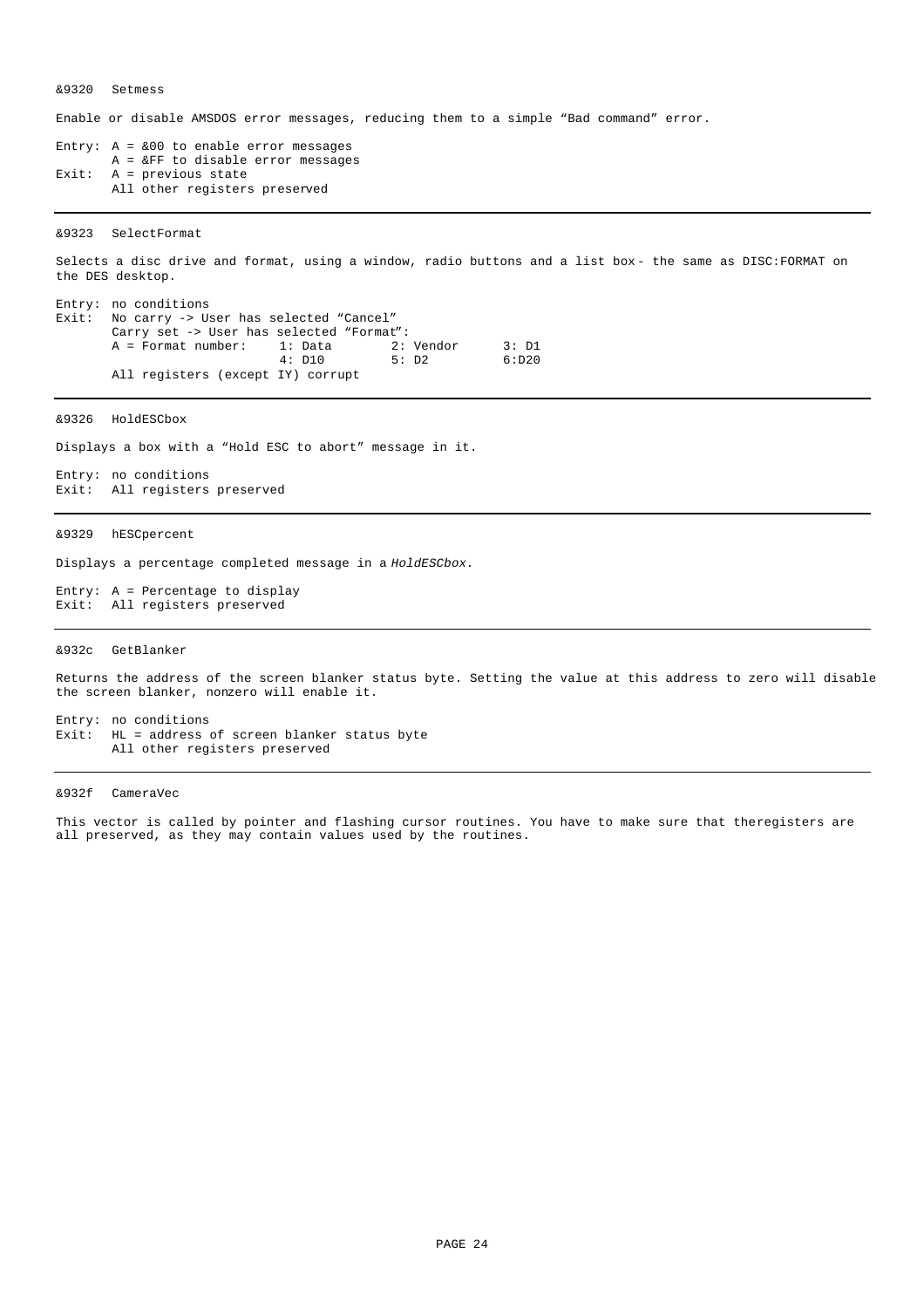&9332 DisplayPointer &9335 ClearPointer

These two routines are vectors which can be patched to replace the DES on-screen pointer with one of your own choosing. This could be used, for example, for drawing rubber-band lines in an art program.

Initially, the two routines contain only RET instructions, and the standard DES pointer is used. However, if you patch them with a jump to your own routine, a different pointer can be displayed.

Simply poke the two addresses with JMP xxxx instructions, and your routine will be called instead. DES will enter your routine with DE=graphics X coordinate and HL=graphics Y coordinate of the pointer. Your routine can corrupt all registers.

*DisplayPointer is* called by DES to display the pointer, and *ClearPointer* is called to clear the pointer from the screen.

To return to the standard DES pointer, simply poke both addresses with RET ( $\&\sigma$ ) instructions.

### 5: USING LIST BOXES

In all of the DES list box routines, a 9-byte buffer is required for each list box. The contents of this buffer are as follows:

| Byte $0:$      | Width of list box (in characters)     |
|----------------|---------------------------------------|
| Byte $1$ :     | Number of entries in list             |
| Byte $2$ :     | Number of entries displayed at once   |
| Bytes $3, 4$ : | Address of list box strings           |
| Byte $5:$      | $X$ -coordinate of list box $(0~1)$   |
| Byte $6:$      | $Y$ -coordinate of list box $(0-199)$ |
| Byte 7:        | Top visible item in list              |
| Byte 8:        | Currently selected item               |

When a list box is set up, using *ListInit,* three click zones are added. These are the list area, the top arrow in the scroll bar, and the bottom arrow in the scroll bar.

The control routine is something like:

.loop call wait call mouse

cp l:call z,ListSelect:jr z,loop cp 2:call z,ListUp:jr z,loop cp 3:call z,ListDown:jr z,loop .... rest of code ....

To get the keyboard shortcut keys, you'll need to define two "impossible" keyboard equivalents- for example, assign key f8 to zone 100 and key f5 to zone 101. You'll never be able to select these zones using the pointer. Add the following to your code:

cp 100:call z,ListPrev:jr z,loop cp 101:call z,ListNext:jr z,loop .... rest of code ....